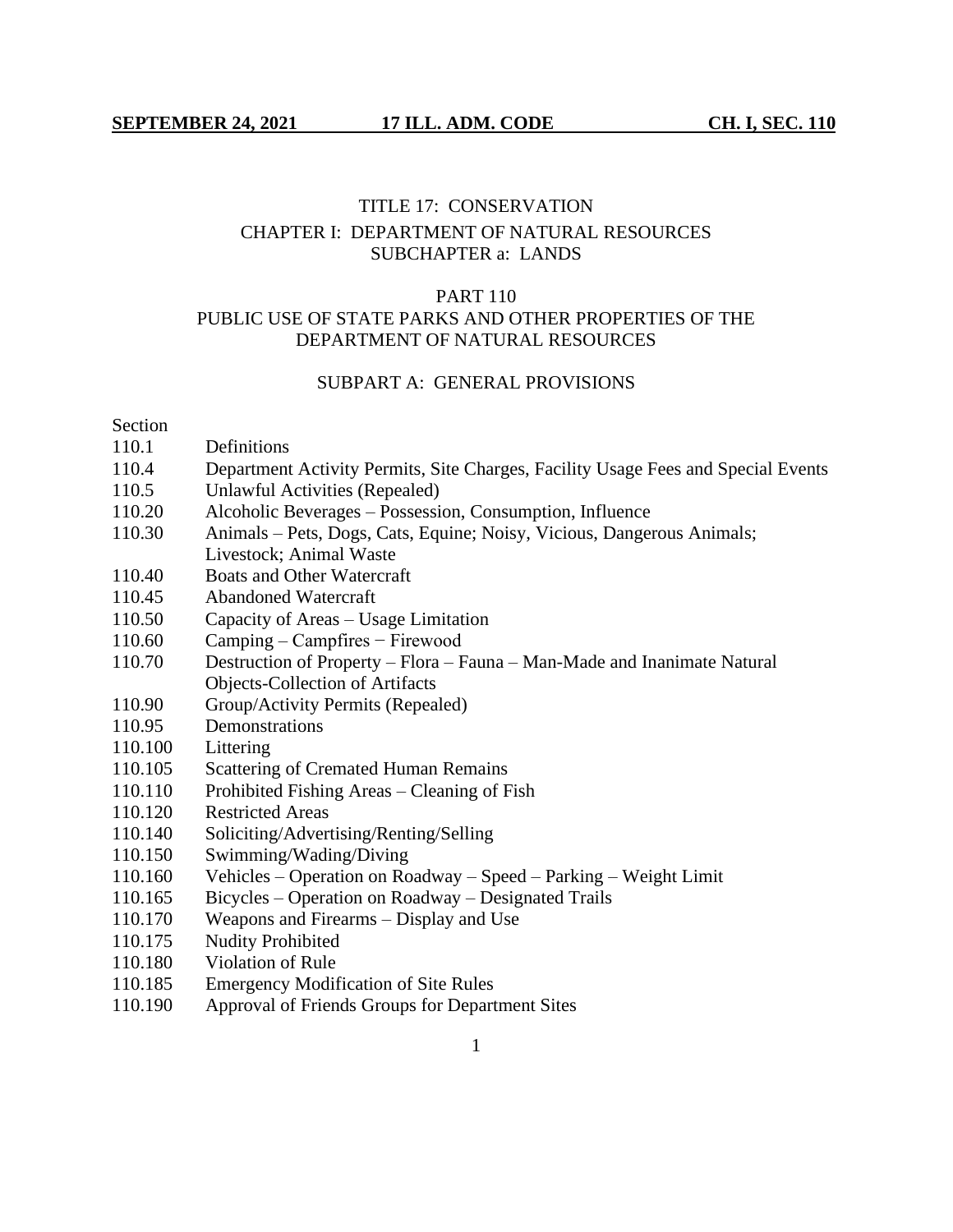#### SUBPART B: ADOPT-A-TRAIL

Section

- 110.200 Purpose
- 110.210 Definitions
- 110.215 Registration
- 110.220 Application
- 110.225 Agreements
- 110.230 Type of Work Permitted
- 110.235 Form of Submittal of Adopt-a-Trail Applications
- 110.240 Department Approval
- 110.245 Coordination
- 110.250 Volunteer Responsibilities

AUTHORITY: Implementing and authorized by Section 8 of the State Forest Act [525 ILCS 40]; Sections 1, 2, 4 and 6 of the State Parks Act [20 ILCS 835]; Section 5 of the State Parks Designation Act [20 ILCS 840]; Sections 805-10, 805-520, 805-525, 805-330, 805-335 and 805- 515 of the Civil Administrative Code of Illinois [20 ILCS 805]; and Section 5 of the Crematory Regulation Act [410 ILCS 18].

SOURCE: Adopted at 4 Ill. Reg. 11, p. 59, effective March 4, 1980; emergency amendment at 5 Ill. Reg. 8933, effective August 25, 1981, for a maximum of 150 days; codified at 5 Ill. Reg. 10621; amended at 6 Ill. Reg. 7401, effective June 11, 1982; amended at 8 Ill. Reg. 9967, effective June 19, 1984; amended at 10 Ill. Reg. 9797, effective May 21, 1986; amended at 10 Ill. Reg. 13256, effective July 25, 1986; amended at 13 Ill. Reg. 3785, effective March 13, 1989; amended at 15 Ill. Reg. 14423, effective October 1, 1991; emergency amendment at 16 Ill. Reg. 7934, effective May 11, 1992, for a maximum of 150 days; emergency expired October 8, 1992; amended at 16 Ill. Reg. 15435, effective September 28, 1992; amended at 19 Ill. Reg. 6471, effective April 28, 1995; recodified by changing the agency name from Department of Conservation to Department of Natural Resources at 20 Ill. Reg. 9389; amended at 22 Ill. Reg. 14832, effective August 3, 1998; amended at 24 Ill. Reg. 12556, effective August 7, 2000; emergency amendment at 25 Ill. Reg. 13786, effective October 12, 2001, for a maximum of 150 days; amended at 26 Ill. Reg. 1206, effective January 16, 2002; amended at 26 Ill. Reg. 6534, effective May 1, 2002; amended at 27 Ill. Reg. 8866, effective May 19, 2003; amended at 28 Ill. Reg. 7061, effective May 3, 2004; amended at 29 Ill. Reg. 2268, effective January 28, 2005; emergency amendment at 30 Ill. Reg. 13536, effective July 27, 2006, for a maximum of 150 days; amended at 30 Ill. Reg. 19376, effective November 30, 2006; amended at 32 Ill. Reg. 174, effective December 19, 2007; amended at 37 Ill. Reg. 6652, effective May 1, 2013; amended at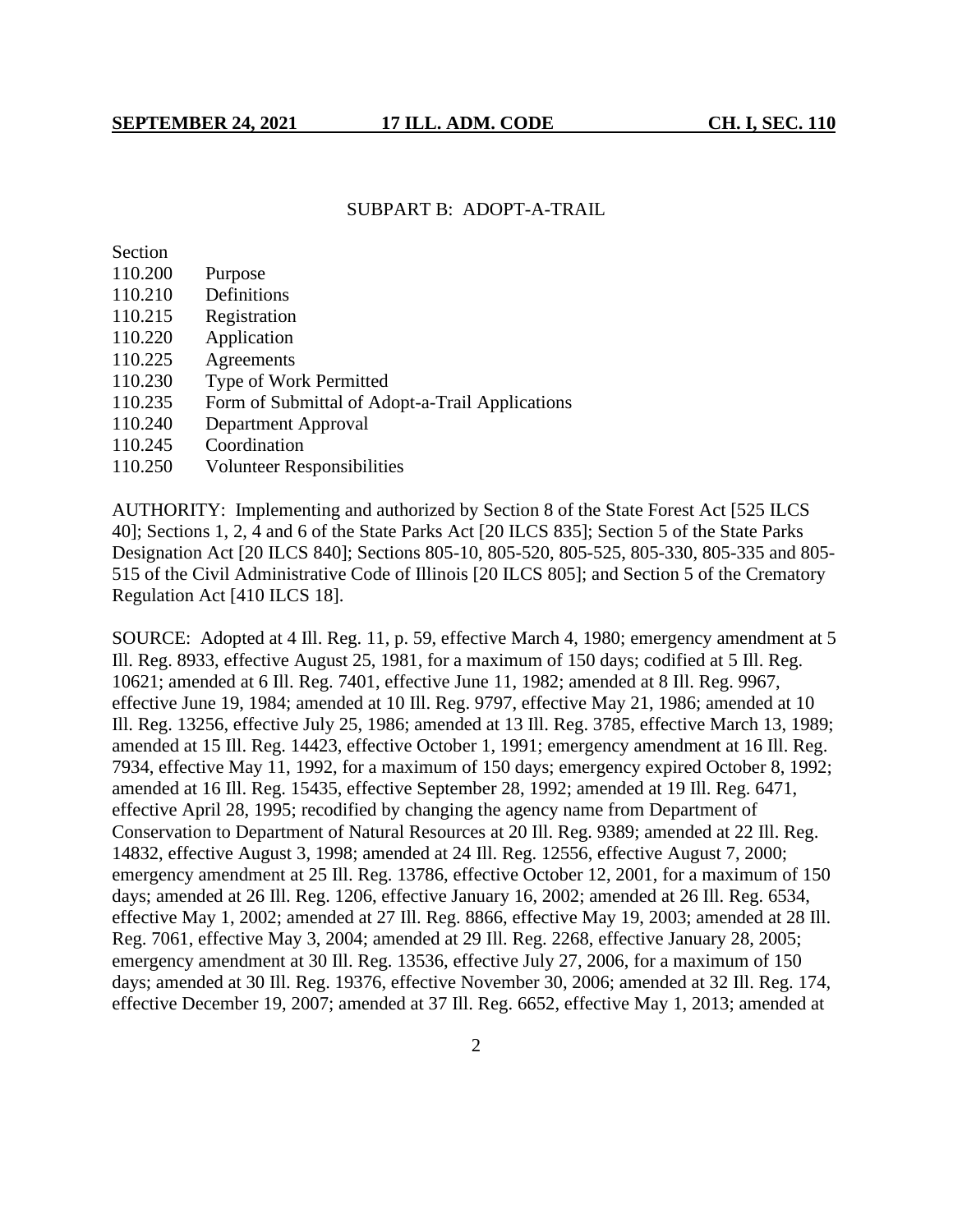43 Ill. Reg. 1624, effective January 17, 2019; amended at 45 Ill. Reg. 12553, effective September 24, 2021.

# SUBPART A: GENERAL PROVISIONS

## **Section 110.1 Definitions**

Conservation event – An event that furthers the mission of the Department and that is in line with outdoor education or conservation.

Department – The Illinois Department of Natural Resources

Director – The Director of the Illinois Department of Natural Resources

Encampment – An event which reenacts what life was like in the State of Illinois during the time periods of the  $18<sup>th</sup>$  and early  $19<sup>th</sup>$  centuries.

Event – An outing that is planned by the public on Department property and seeks to claim parts of the site to conduct the outing during a specified time.

Primitive camping – Any shelter that resembles a camping structure as would have been used in the 18<sup>th</sup> century and is being used during an encampment.

(Source: Added at 45 Ill. Reg. 12553, effective September 24, 2021)

# **Section 110.4 Department Activity Permits, Site Charges, Facility Usage Fees and Special Events**

- a) Activity Permits
	- 1) It shall be unlawful for any group of more than 20 persons to use Department-owned, -leased or -managed property and facilities unless the group complies with this Section and obtains an activity permit.
	- 2) All groups of more than 20 persons seeking to host an event on Department-owned, -leased or -managed property or facilities shall submit an activity permit application, on a form provided by the Department, and pay a \$25 activity permit application fee at the time of submittal. The requirements to obtain an activity permit is in addition to any other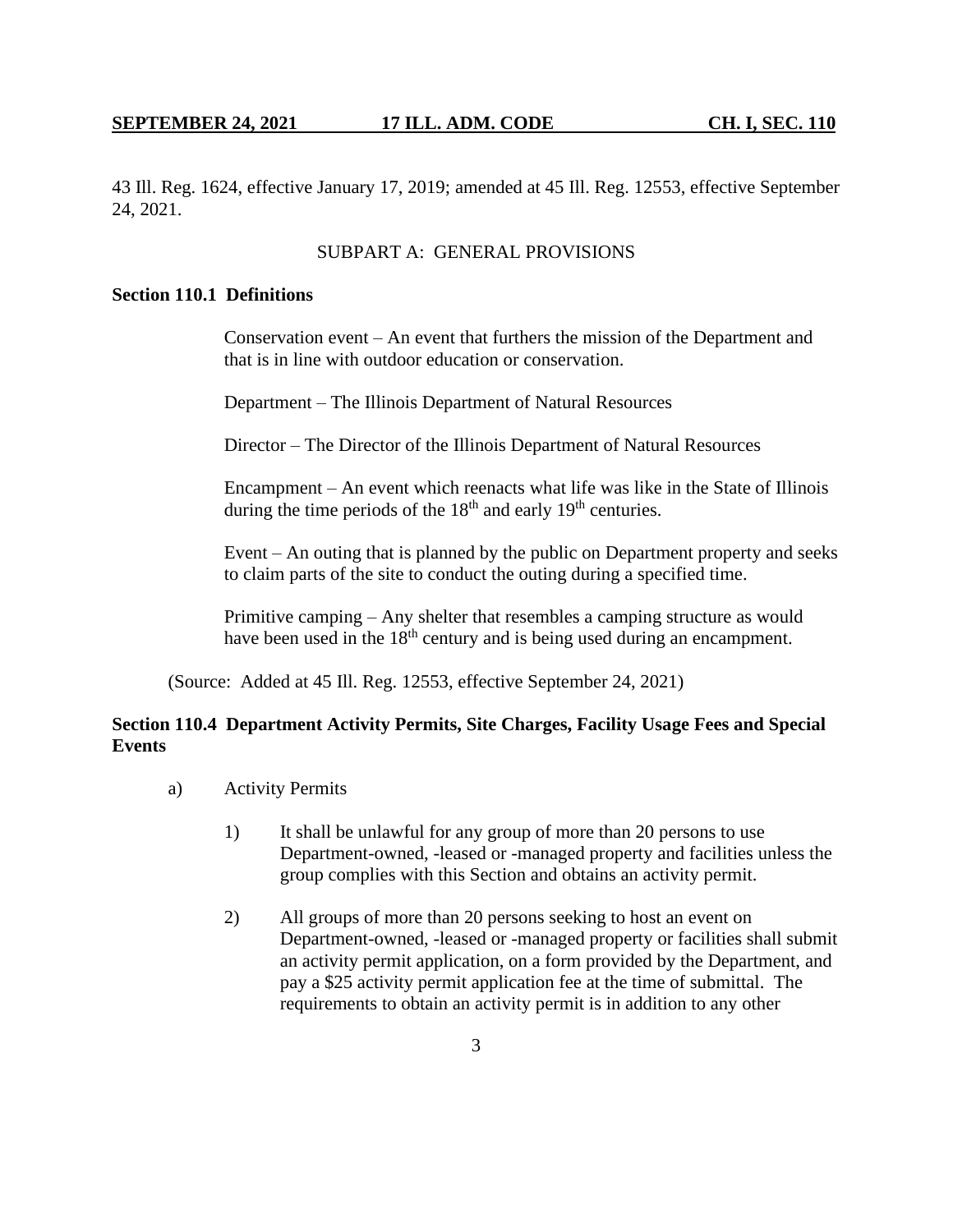permits or fees required under this Section.

- A) For groups of persons under the age of 18, it is required that at least one adult (age 18 years or older) accompany no more than 15 minor individuals.
- B) Any groups of more than 20 persons may be denied an activity permit if it is determined by the Site Superintendent that:
	- i) the site's physical layout and infrastructure is not suitable for the group activity, or
	- ii) may be detrimental to the public health and safety of other site visitors or the natural resources at the site.
- C) The Department may also require a group of more than 20 persons to provide protection against liability claims by:
	- i) purchasing a liability insurance policy (at an amount set by the Department), which shall include Dram Shop coverage if alcohol of any type is being sold or served during a group's event; and
	- ii) agreeing to indemnify and hold harmless the Department, its officers, employees and agents for any damage to property and persons as a result of the willful and/or negligent acts of the group and/or its members and/or those in attendance. The Department will provide the Release, Waiver and Indemnification form for the group to sign and submit to the Site Superintendent.
- D) The Site Superintendent will evaluate the availability of parking, conflicts with other visitor uses, acreage, toilet facilities and suitable roadways in determining whether to grant an activity permit for the requested group activity.

# b) Department Site Charges

The following fees will be charged for use or reservation of designated facilities, except that Illinois residents who are veterans and disabled or a former prisoner of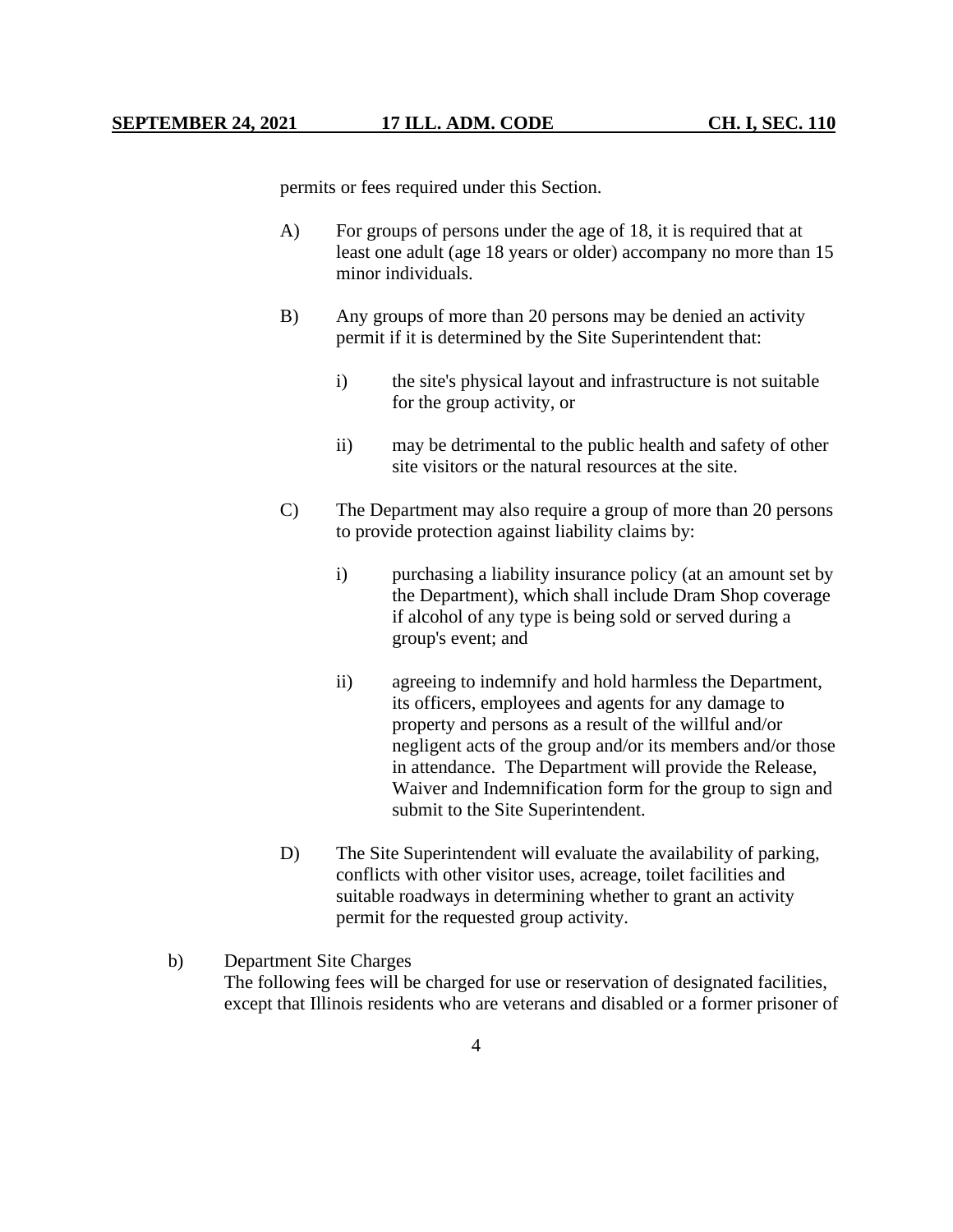war (see 20 ILCS 805/805-305) shall be exempt from this subsection:

- 1) All persons entering a designated swim beach area shall pay a \$2 fee unless otherwise posted at the swim beach area. Illinois Beach State Park beaches are not designated swim beach fee areas.
- 2) All individuals reserving a picnic shelter at sites participating in the Shelter Reservation Program shall pay \$50 each day a shelter is reserved. Reservations are non-refundable unless the area is closed by the Department. Checks are to be made payable to the Illinois Department of Natural Resources (site name). Reservations are not final until payment is received. Upon vacating the site, shelter users are required to remove all personal belongings and place all trash in the appropriate receptacles located at the site. Those who fail to do so will be charged a disposal fee of \$50. Shelter users who fail to pay the disposal fee will be denied future reservations until the fee is paid in full.
- c) Facility Usage Fees for Exclusive Use The Department reserves the right to charge a facility usage fee for exclusive utilization of Department site space and that site space is not available to be reserved by use of an online reservation program. The flat fee will be reflective of the impact to the site, fair market value for the region, and based on evaluative criteria listed in this subsection (c):
	- 1) time of day and time of year;
	- 2) amount of Department staff involvement required;
	- 3) number of people using the facility;
	- 4) level of demand for particular site space; and
	- 5) impact on the site, natural resources, and other site users.
- d) Permit to Sell
	- 1) All persons or entities seeking to charge fees to participants, provide items for sale, or otherwise collect money or items as part of an event located on Department-owned, -leased or -managed property or facilities shall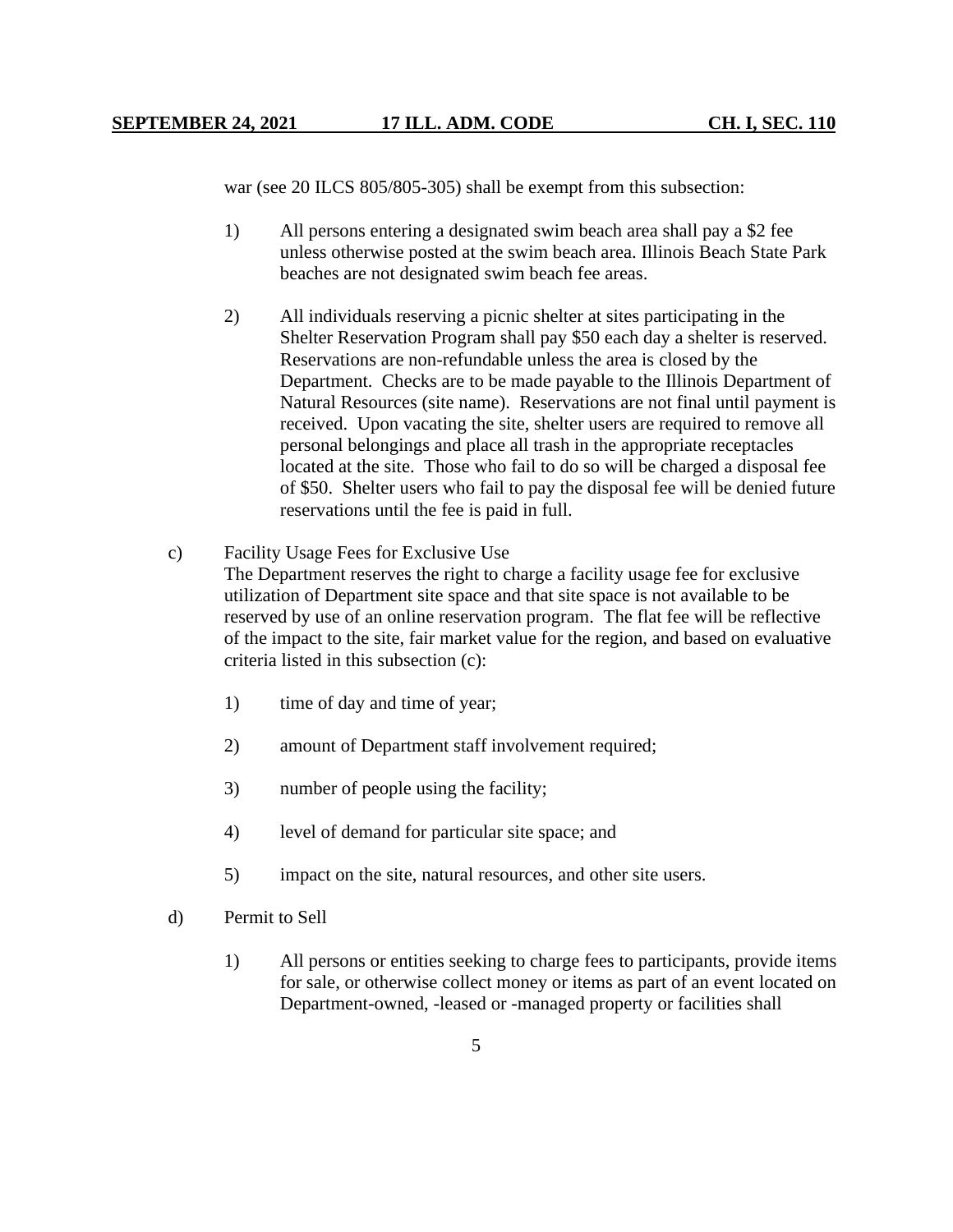complete a permit to sell application form. All revenue generated from the event shall be subject to a 10% fee payable to the Department upon completion of the event. The activity permit application fee may be deducted from the permit to sell fees owed the Department at the completion of the event. All funds received will be allocated to the site at which the fees were collected. Activity permit, permit to sell, and facility usage fees will be waived if the group is a formally recognized Friends Group of the site at which the event is being held (see Section 110.190).

- 2) All persons or entities seeking to charge fees, to provide items for sale, or otherwise collect money or items as part of the Illinois State Fair or the DuQuoin State Fair and such activity will be located at an area that is under the control or management of the Department shall complete a permit to sell application form. All revenue generated from the permitted activity shall be subject to a 15% fee payable to the Department upon completion of the event. The activity permit application fee for the Illinois State Fair or the DuQuoin State Fair may be deducted from the permit to sell fees owed the Department at the completion of the event. All funds received will be allocated to the site at which the fees were collected.
- e) The Department reserves the right to waive or reduce fees listed in subsections (c), (d) and (f) based upon the:
	- 1) amount of staff time required;
	- 2) overall impact on the site and Department resources;
	- 3) event is hosted by a school or educational institution; or
	- 4) event furthers the Department's mission or is a conservation event.
- f) Encampments

All individuals or entities that are participating in an encampment for the following activities shall file a completed application or agreement for the activity that they are participating in, as provided by the Department, at least 30 days before the encampment and shall submit the required fee, if any, with the completed application or pay the required percentage for items that were sold by the vendor at the encampment. Upon review of the applications and agreements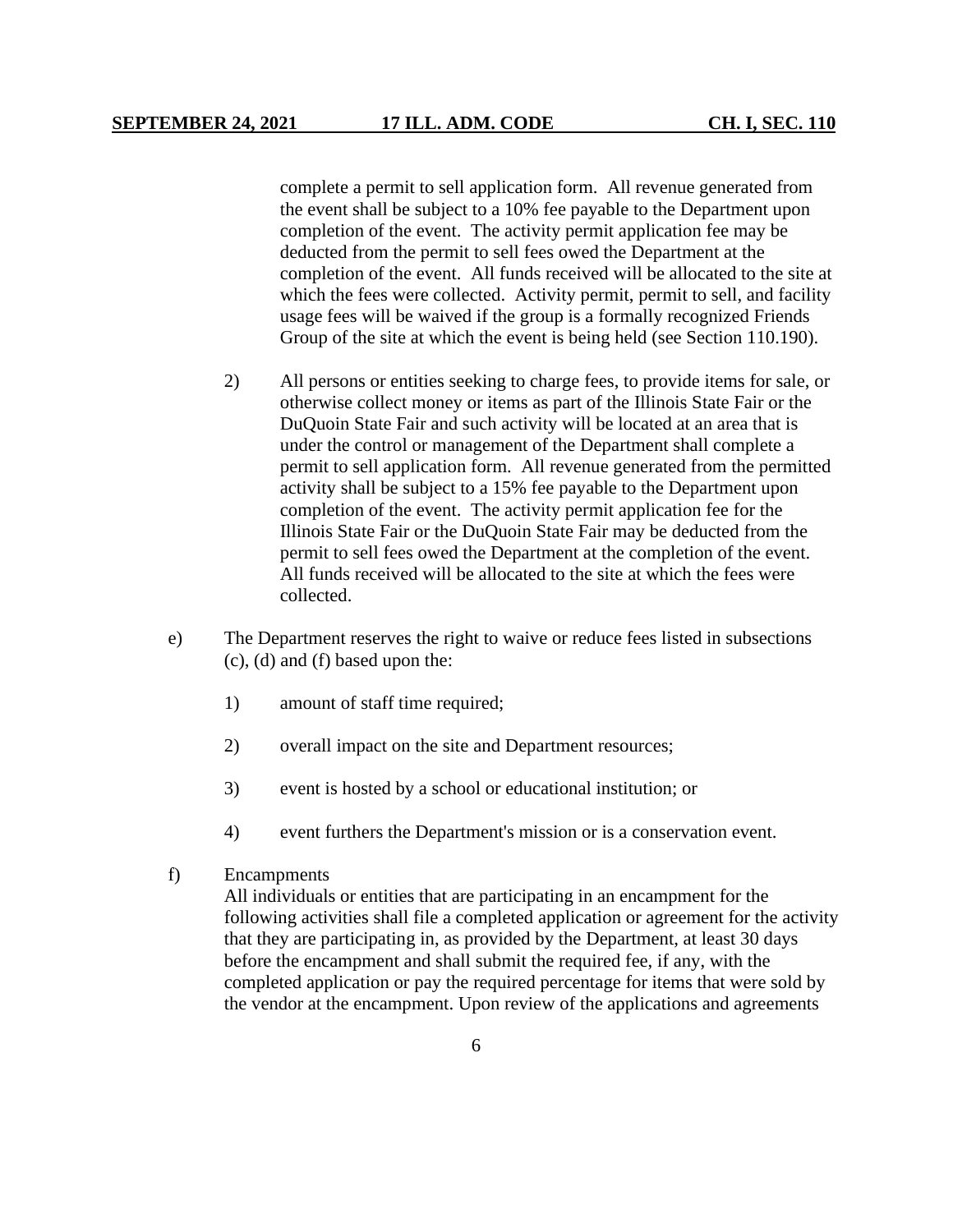required by this subsection, the Department may grant permission to engage in the activity so applied for. All approved applicants shall follow the rules set out for their approved activity as listed in the application.

- 1) Primitive Camping A Primitive Camping application.
- 2) Food Vendor
	- A) A Food Vendor Fee Application. This application shall include all food items to be sold at the encampment and the price of the listed items. Any changes to the menu of items to be sold after an application has been approved must be approved by the Department.
	- B) A Food Vendor Fee Agreement.
	- C) Gross sales
		- i) Pay 10% of the gross sales made by the applicant during the encampment. This payment shall be made to the Department at the close of the last day of the encampment.
		- ii) Pay 5% of the gross sales made by a Not-for-Profit applicant. This payment shall be made to the Department at the close of the last day of the encampment. All applicants wishing to apply as Not-for-Profit entities must submit documentation along with their application showing that they are a  $501(c)(3)$  tax exempt organization.
- 3) Merchant
	- A) A Merchant Application.
	- B) A fee of \$200.
- 4) Blanket Trader
	- A) A Blanket Trader Application.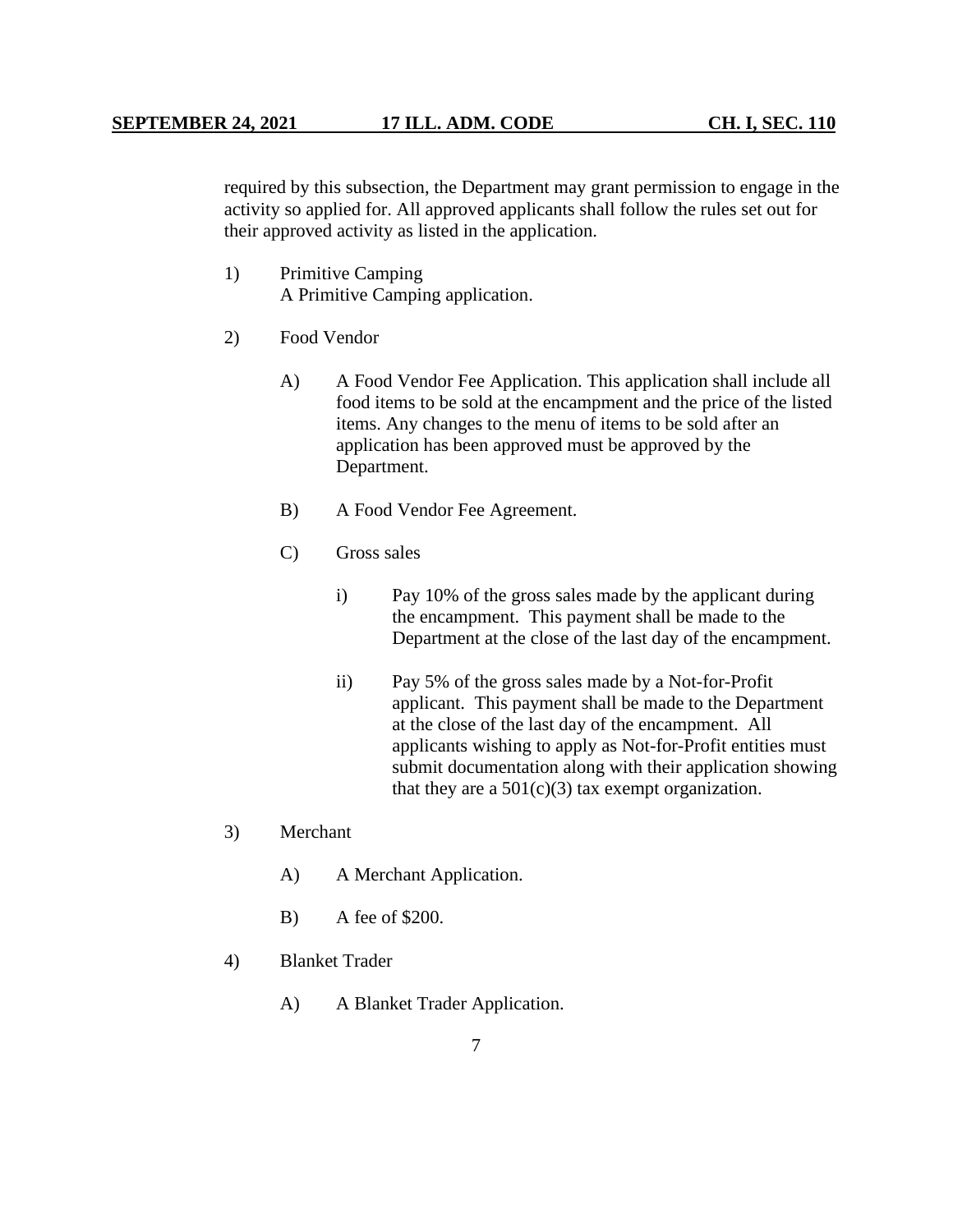- B) A fee of \$100.
- 5) Traditional Craftsman
	- A) A Traditional Craftsman Application.
	- B) A fee of \$100.
- g) World Shooting Recreation Complex The Department reserves the right to charge a facility usage fee for exclusive utilization of any part of the World Shooting and Recreation Complex. The flat fee will be reflective of the impact to the site, fair market value for the region, and based on criteria listed in this subsection:
	- 1) time of day and time of year;
	- 2) amount of Department staff involvement required;
	- 3) number of people using the facility;
	- 4) level of demand for particular site space; and
	- 5) impact on the site, natural resources, and other site users.
- h) This Section shall not apply to any activity or event that has been undertaken with the Department in compliance with and pursuant to the Illinois Procurement Code (30 ILCS 500).

(Source: Amended at 45 Ill. Reg. 12553, effective September 24, 2021)

#### **Section 110.20 Alcoholic Beverages** – **Possession, Consumption, Influence**

It shall be unlawful, on Department-owned, -leased or -managed property or facilities for any person to possess or consume intoxicating beverages, including beer or wine, in any Departmentowned,-leased or -managed property or facilities that is posted with signs indicating that the possession or consumption is unlawful.

(Source: Amended at 45 Ill. Reg. 12553, effective September 24, 2021)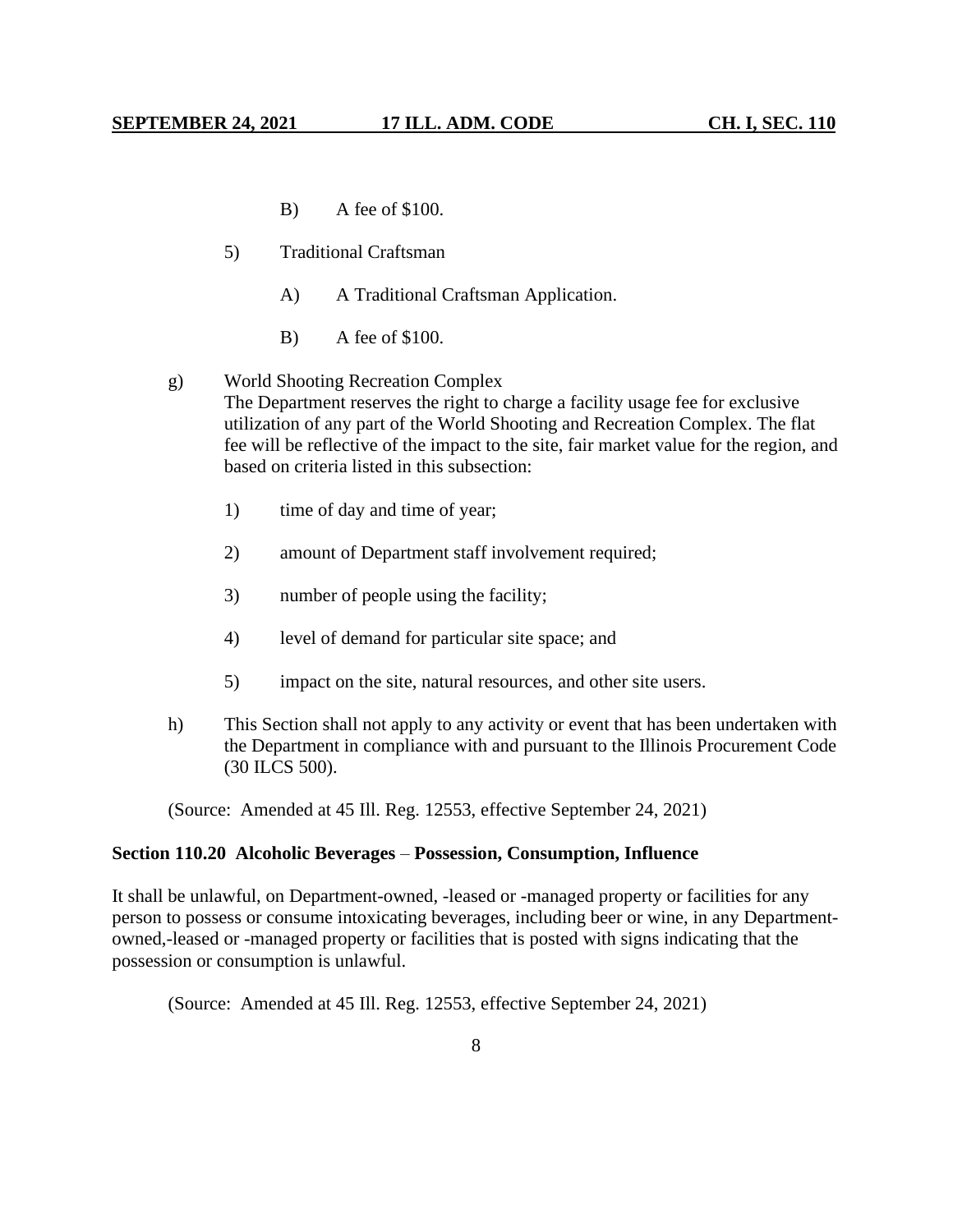# **Section 110.30 Animals** – **Pets, Dogs, Cats, Equine; Noisy, Vicious, Dangerous Animals; Livestock; Animal Waste**

It shall be unlawful, on Department-owned, -leased or -managed property or facilities:

- a) For any person to allow an unleashed dog, cat or other domesticated animal on any area and further for any person to allow any dog, cat or other domesticated animal in any area, on a leash longer than 10 feet, except that:
	- 1) unleashed hunting dogs are allowed during the hunting season for all wildlife species except deer and wild turkey on any Department areas open to hunting and so posted;
	- 2) at field trials unleashed dogs are allowed at sites designated by the Department in accordance with 17 Ill. Adm. Code 910;
	- 3) unleashed hunting dogs are allowed by individual permit for dog training at sites designated by the Department in accordance with 17 Ill. Adm. Code 950;
	- 4) search and rescue dog training is allowed by activity permit. The permit will designate specific areas and times so as not to conflict with other site activities; and
	- 5) dogs on a maximum 50 foot leash being used to track wounded deer are allowed at sites in accordance with 520 ILCS 5/2.26 and 17 Ill. Adm. Code 510.
- b) For any leashed or tied animal to be left unattended and not under the specific physical control of the owner or person designated by the owner.
- c) For any person to bring any domesticated animal onto Department lands without the animal being current on any required federal, State or local vaccinations or health certifications. Proof of required vaccinations or health certifications must be provided to any Department employee upon demand.
- d) For any person to keep a noisy, vicious, or dangerous dog or animal, or one that is disturbing to other persons, on Department-owned, -leased or -managed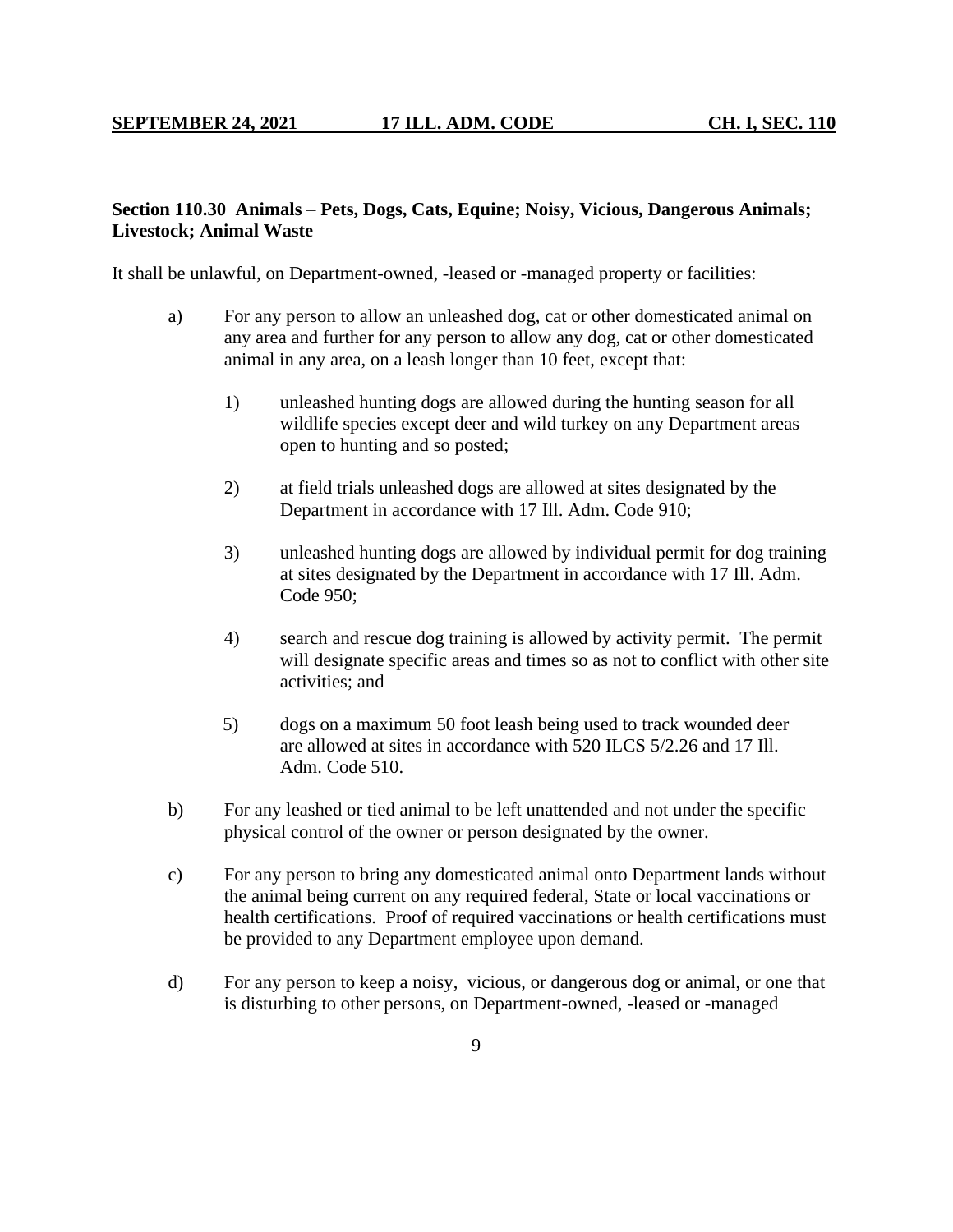properties or facilities, and to remain on the property or facilities after being asked by the Site Superintendent or assigned employee to leave.

- e) For any person to ride or lead any equine in any area, other than a designated equestrian trail or area, except horse drawn conveyances authorized by a Department Activity Permit. Horse patrols of the Department in the performance of their duties are not excluded from any area under the control of the Department. Hikers on equestrian trails must yield to equines.
- f) For any person to allow livestock to roam or graze on any Department-owned, leased or –managed property or facilities except when authorized by proper lease, license or written agreement approved by the Department in accordance with 17 Ill. Adm. Code 150.
- g) For any person responsible for an animal in a campground or day use area not to dispose of his animal's waste excrement directly into a Department garbage container with a tight fitting lid or have the excrement put into a closed water tight bag or water tight container with the lid closed and placed into an open Department trash container. At equestrian campgrounds, equestrians must deposit their animal's waste in a designated manure collection area.
- h) For any person to allow a dog, cat, or other domesticated animal on any area designated as "NO PETS", except for animals that are being utilized in conformance with the Americans With Disabilities Act (42 USC 12101) or Illinois law with respect to Service Animal Access [720 ILCS 5/48-8]. This prohibition of dogs, cats or other animals will be reserved for beach areas, concession areas, and certain areas within campgrounds and picnic areas where there are concentrations of large numbers of people or the presence of food or children.
- i) For any person to erect or use temporary corrals, except when:
	- 1) there are insufficient hitching posts or tie line areas;
	- 2) there is a large enough open area that can be utilized for a corral without causing damage to State property; and
	- 3) permission has been obtained from the Site Superintendent. Such permission may be given for use of a corral constructed with rope or gates.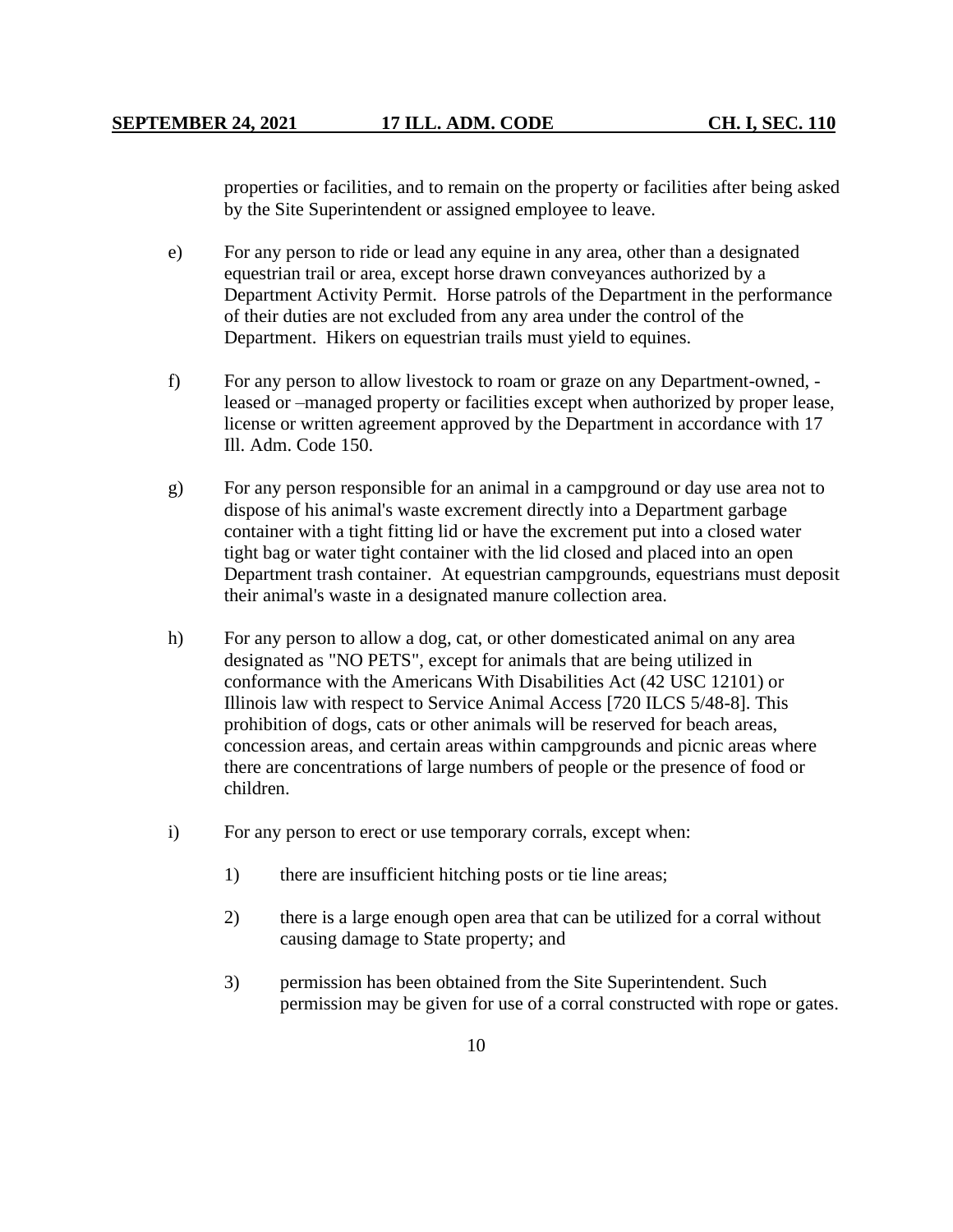Electrified fences or wires are prohibited, unless used for emergency grazing of livestock. Emergency grazing of livestock may occur on Department-owned, -leased or –managed property only after permission has been obtained from the Director.

j) To tether equines or canines to trees. Tie lines between trees are permissible if sites do not provide hitching posts, tie line posts or tethering structures within campgrounds, day use areas or rest areas. Tie lines, if used, must not allow animals to reach or otherwise do damage to either tree.

(Source: Amended at 45 Ill. Reg. 12553, effective September 24, 2021)

# **Section 110.40 Boats and Other Watercraft**

For purposes of this Section, the term "watercraft" means a watercraft or vessel as defined in the Boat Registration and Safety Act [625 ILCS 45]. It shall be unlawful, on Department-owned, leased or -managed property:

- a) For any person to operate any watercraft in any pond, lake, river, canal or other body of water where posting clearly indicates that certain specific boating usage is prohibited. However, Department employees operating watercraft in carrying out official duties and personnel of cooperating agents or agencies operating watercraft as authorized by the Department are exempt from boating regulations in this Section or specific site rules as determined by Department supervisory managers in order to provide management actions for enhancing or saving the resource base or the safety and welfare of the using public.
- b) For any person to use a motor driven watercraft on any body of water under the jurisdiction of the Department that has less than 40 surface acres. However, this does not exclude the use of motor driven boats to gain access to duck blinds during blind building activities and during the waterfowl hunting season or electric trolling motors on these bodies of water.
- c) For any person to operate a motor driven watercraft at greater than no wake speed on any body of water posted as no wake.
- d) Horsepower restrictions shall not apply at posted boat launch ramps while loading or unloading a trailered watercraft, provided that the watercraft over the H.P. limit is operated at a nowake speed within 150 feet of the loading ramp itself.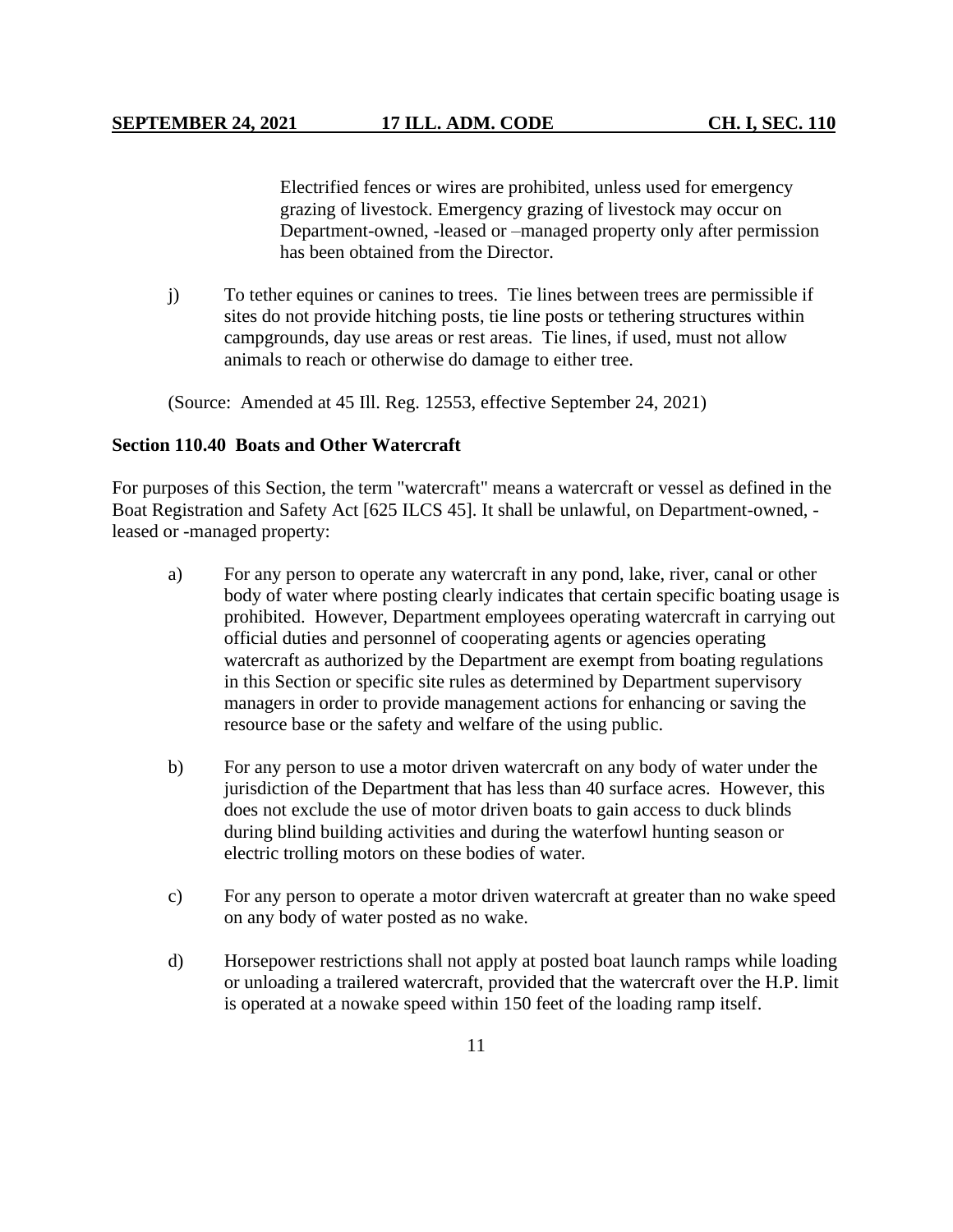- e) For any person to allow watercraft to remain on any of the public recreational and fishing areas under the jurisdiction of the Department during the month of December each year.
- f) For any person to remain on any Department lake after posted closing time.

(Source: Amended at 45 Ill. Reg. 12553, effective September 24, 2021)

# **Section 110.45 Abandoned Watercraft**

It shall be unlawful for any person to abandon a watercraft on property owned, leased or managed by the Illinois Department of Natural Resources.

- a) Abandoned watercraft is defined as a watercraft left unattended for a single period longer than six hours on Department-managed land or water at an area which is not authorized for boat docking.
- b) The Department shall have the power to remove any abandoned watercraft and store said watercraft until claimed by the owner and fees of \$15.00 for removal and \$5.00 for each day's storage are paid. The fees paid for removal and storage are separate from any criminal penalty and do not affect criminal prosecution.

(Source: Amended at 13 Ill. Reg. 3785, effective March 13, 1989)

# **Section 110.50 Capacity of Areas -- Usage Limitation**

It shall be unlawful:

- a) For any person to violate the rules and regulations pertaining to posted usage capacity of campgrounds, picnic grounds, or other areas where limited facilities make it necessary to control use by persons and/or motor vehicles. Site Superintendents and Law Enforcement Officers of the Department of Natural Resources are authorized to close such facilities to additional persons until such time as the number of users falls below the capacity posted within the area.
- b) For any person to violate the posted closing period for any site except as permitted in 17 Ill. Adm. Code 130.90(a).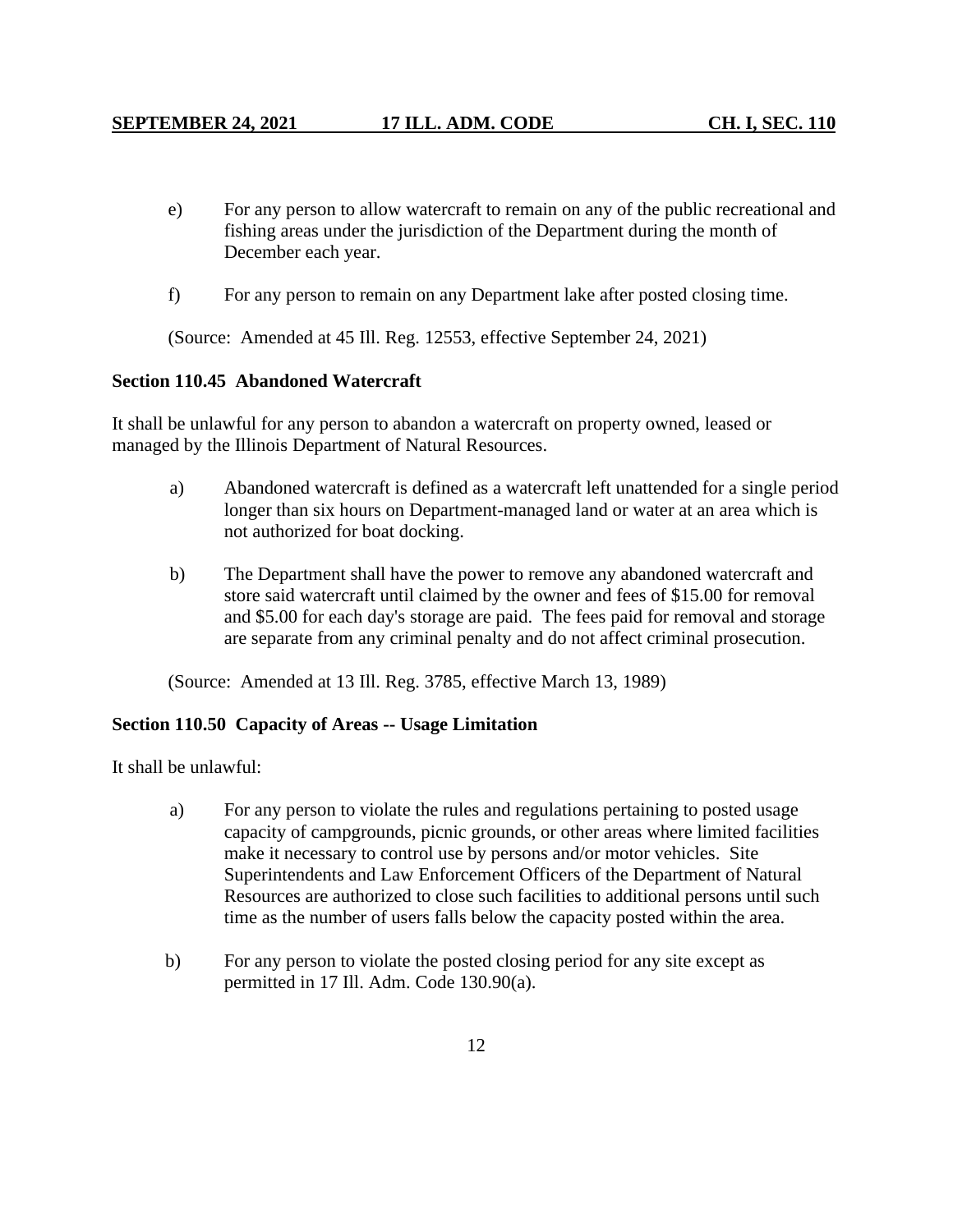(Source: Amended at 24 Ill. Reg. 12556, effective August 7, 2000)

# **Section 110.60 Camping** – **Campfires − Firewood**

It shall be unlawful, on Department-owned, -leased or –managed property or facilities:

- a) For any person to use a tent or trailer, or any other type of camping device, except in designated camping areas. Persons camping in designated areas shall obtain a camping authorization slip from authorized site personnel as provided by 17 Ill. Adm. Code 130 or for encampments, approval of the Primitive Camping application and instructions as to where the approved applicant is permitted to camp.
- b) For any person to build any fire:
	- 1) in any area except in camp stoves provided by the Department or in charcoal or other types of metal grills furnished by the visitor at a specific designated campfire site; or
	- 2) where bans on open fires are posted by the Department.
- c) For any person to possess or discharge any type of fireworks or other explosive devices, including, but not limited to, model rockets or aerial displays, without a written permit issued by the Department. The decision to grant or deny a permit will be based upon public safety, legal considerations, the impact on public use/enjoyment of parks, and the potential impact on natural resources, such as fire or the disturbance of nesting or feeding patterns.
- d) For any person to bring or possess on Department-owned, -leased or -managed properties firewood from any geographical area where wood exportation has been prohibited by either the State of Illinois or federal quarantine, in violation of 505 ILCS 90/22, or to sell or distribute firewood on Department-owned, -leased or managed properties without prior written agreement with the Department pursuant to 17 Ill. Adm. Code 150.
- e) For any person to bring firewood onto Department-owned, -leased or -managed properties when the firewood was obtained from greater than 50 miles from the site unless it is U.S. Department of Agriculture certified wood or wood that is certified by an agency of the State of Illinois. Firewood may not be brought into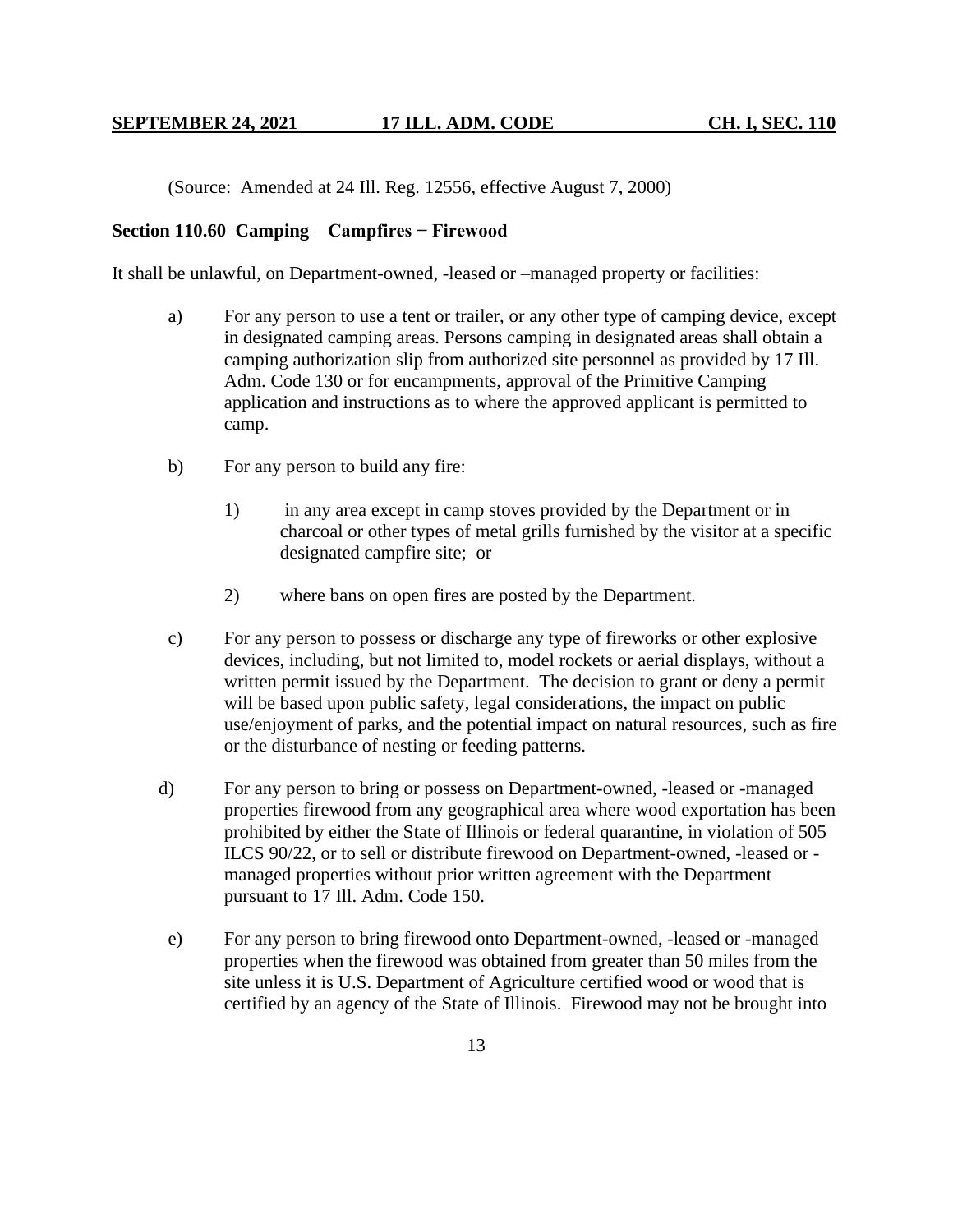Illinois from any location outside of Illinois unless it is U.S. Department of Agriculture certified wood or wood certified by another state's regulatory agency.

f) A Conservation Police Officer may confiscate any firewood brought onto Department-owned, -leased or -managed properties found to be in violation of this Section.

(Source: Amended at 45 Ill. Reg. 12553, effective September 24, 2021)

# **Section 110.70 Destruction of Property** – **Flora** – **Fauna** – **Man-Made and Inanimate Natural Objects** – **Collection of Artifacts**

It shall be unlawful, on Department-owned, -leased or -managed property or facilities:

- a) For any person to injure or remove any animal, plant or part thereof, or attempt to disturb any agricultural crop, except:
	- 1) as otherwise provided by permit, law or regulation;
	- 2) as provided by a Department-sponsored program or activity under the direct supervision of an authorized employee; or
	- 3) in the collection of edible fungi, nuts and berries (not including ginseng berries, removal of which will remain unlawful) on Department-owned, leased or -managed lands where the collection would not be incompatible with resource management activities or recreational programs at the site. Collection shall not be in conflict with the Natural Areas Preservation Act [525 ILCS 30] and shall occur only when the collection is for personal use only and not for re-sale.
		- A) Collection hours for edible fungi, nuts and berries shall be allowed during the site's regular hours of operation only, except collection is not permitted at any site during the open hours of established hunting seasons at that site.
		- B) Collection contests shall not be allowed on any State site.
- b) For any person to remove, take, alter, hide, construct, mutilate, deface, damage or destroy any natural or man-made property, equipment, improvement, sign, trail or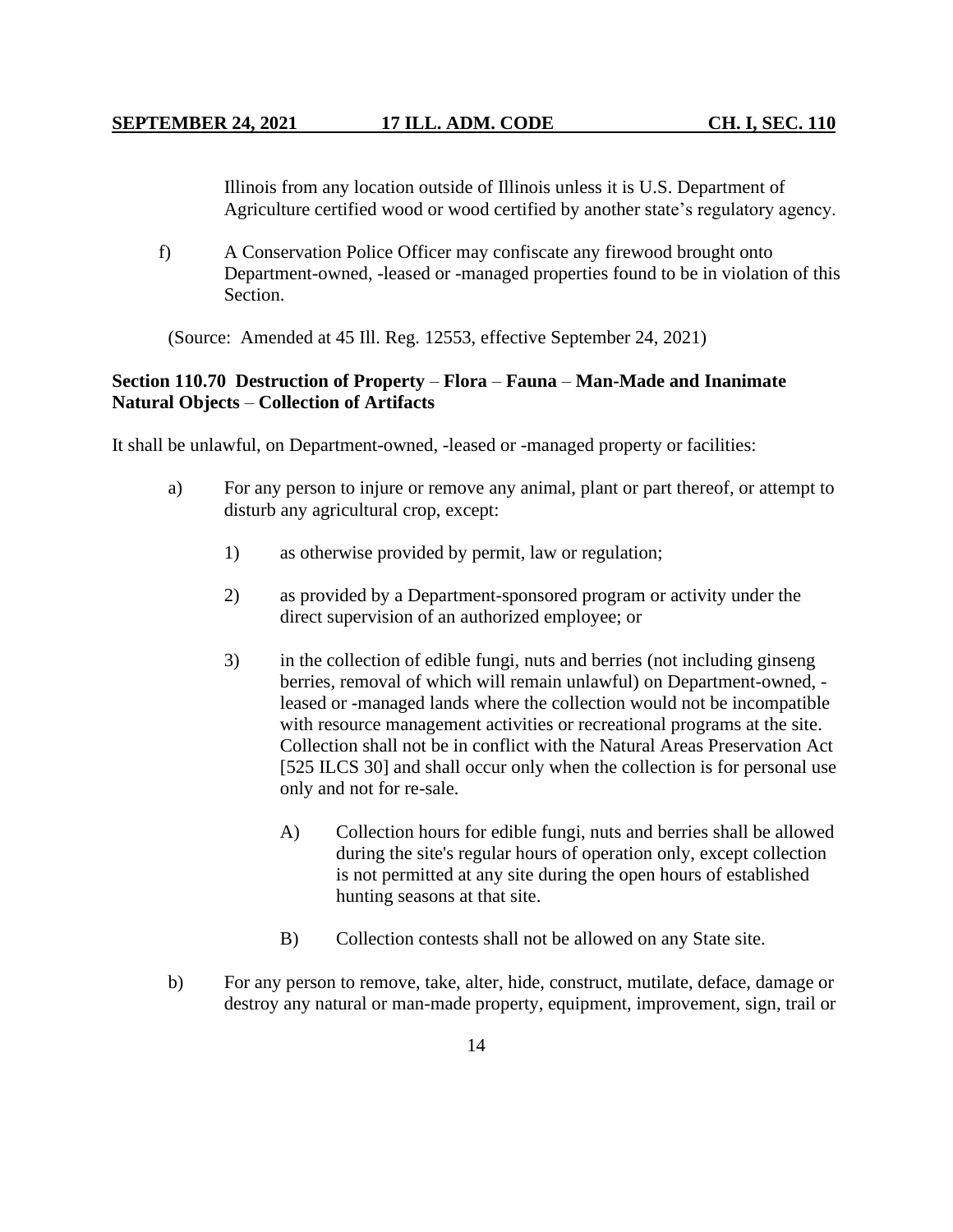building when the person does so to any such item which is supported, purchased or maintained by the State without the consent of the State when the value of or damage to the property is \$150 or less, except as otherwise provided by permit, law, regulation, or by Department program activity under the direct supervision of an authorized employee.

- c) For any person to collect or take artifacts and/or mutilate, destroy, deface or excavate any archaeological site, except as provided by permit issued according to 17 Ill. Adm. Code 370.
- d) For any person to withdraw or pump water from any Department-owned, -leased or -managed lake, canal, wetland, river or stream except as authorized by Department permit. The decision to grant or deny a permit will be based upon a balancing between the need of the permittee and the protected water level or flow.
- e) For any person to climb, stand, sit or walk on any structure, building, shelter, fence, gate, post, flagpole, picnic table, wall, refuse container, or parts thereof, or any equipment, object or apparatus owned by the Department that is not designed or intended for that use.
- f) For any person to take, appropriate, excavate, injure, destroy or remove any historical or prehistorical ruin, or parts thereof, or any object of antiquity, the total value of such items being less than \$150 without prior written permission of the Director.
- g) For any person to throw, carry, cast, drag, push or deposit any container or receptacle, picnic table, barricade, or any other Department-owned, -leased or managed property into any waterway or upon the frozen waters, or otherwise move, stack or hide such property in a way that renders it unavailable to the general public for its intended use.

(Source: Amended at 45 Ill. Reg. 12553, effective September 24, 2021)

#### **Section 110.90 Group**/**Activity Permits (Repealed)**

(Source: Repealed at 45 Ill. Reg. 12553, effective September 24, 2021)

#### **Section 110.95 Demonstrations**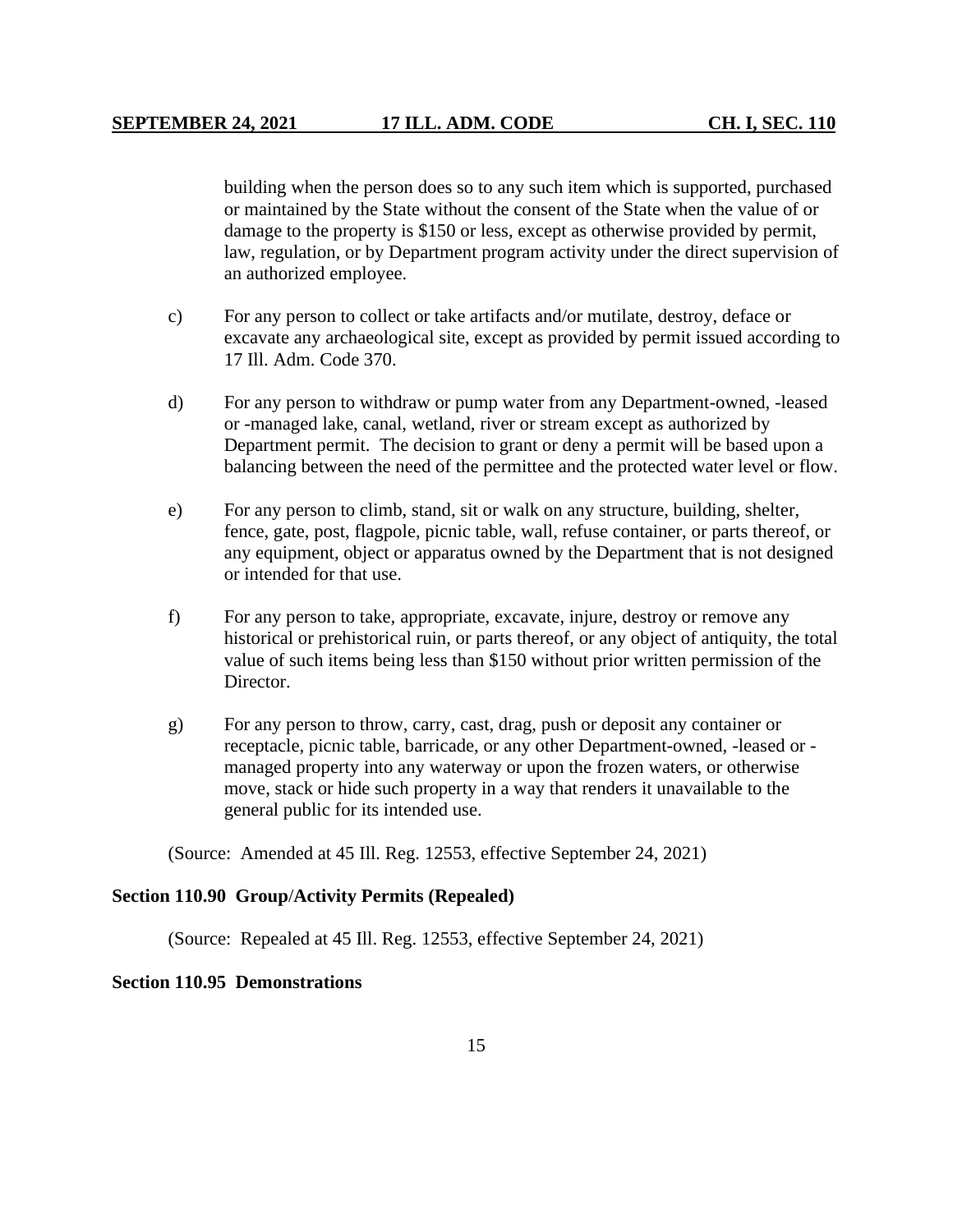The holding or conducting of any public protest, demonstration, public meeting, gathering or parade to express opinions of governmental policies or practices and views on public issues on Department –owned, -leased or -managed property or facilities is prohibited unless a permit for such activity is issued by the Department.

- a) A written request addressed to the Site Superintendent must be submitted at least 5 days in advance of the event. The written request shall state the name of the individual, organization, corporation, association, society, club, or group of whatever kind or nature seeking to use Department –owned, -leased or –managed property. The request shall also list the names and addresses of all officers or leaders, the dates and times sought, equipment to be used, if any, and the estimated number of participants.
- b) Any group seeking a permit for 100 or more participants shall guarantee one person per 25 participants identified as marshals who will be responsible for meeting the conditions of the permit, ensure the demonstration remains peaceful and orderly and the participants remain within the physical boundaries of the permit.
- c) The Department may refuse to issue a permit for the intended activity if it is determined that the intended activity will:
	- 1) create or cause a safety hazard to the participants or other visitors to the site or create a hazard to the natural resources protected by the Department;
	- 2) impede the performance of public business to be conducted in the area;
	- 3) conflict in date, time, and place with a previously scheduled activity of another group; or
	- 4) damage or threaten to damage physical property, cultural resources or other physical attributes of the site.

(Source: Amended at 45 Ill. Reg. 12553, effective September 24, 2021)

# **Section 110.100 Littering**

It shall be unlawful, on Department-owned, -leased or -managed property or facilities: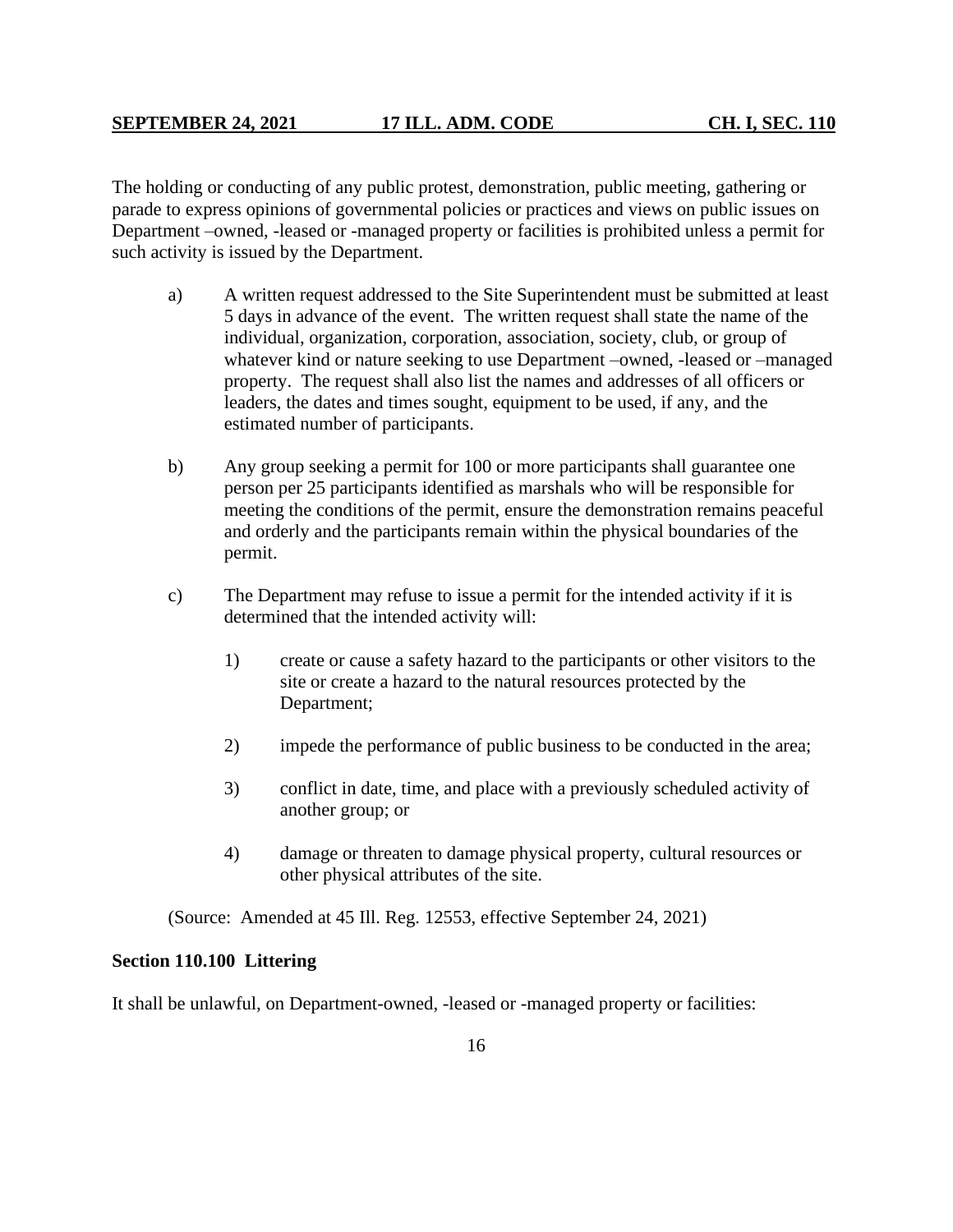- a) For any person using Department facilities to discard, abandon, place, or deposit on Department properties, except in containers provided, any wire, cans, bottles, glass, shotgun shells, paper trash, rubbish, garbage, cardboard, wood boxes or other insoluble animal, vegetable, metal, or mineral materials. This prohibition shall not apply to the scattering of cremated human remains in accordance with a valid permit issued pursuant to Section 110.105.
- b) For any person to bring onto Department-owned, -leased or -managed property any of the items listed in subsection (a), with the express purpose of disposing, abandoning, or leaving any of these types of materials on Department-owned, leased or -managed property, whether they are left or placed in proper containers or not.

(Source: Amended at 45 Ill. Reg. 12553, effective September 24, 2021)

#### **Section 110.105 Scattering of Cremated Human Remains**

- a) The scattering of cremated human remains is prohibited, except pursuant to the terms and conditions of a permit issued by the Department. The scattering of cremated human remains shall not be permitted within 100 feet of archaeological sites, within Illinois nature preserves, Illinois land and water reserves, and Illinois Natural Areas Inventory sites, or at State Historic Sites, State Memorials, and Miscellaneous Properties designated pursuant to 20 ILCS 3405/6.
- b) A person seeking a permit for scattering cremated human remains shall submit an application to the Department, on a form approved by the Department, at least 14 days before the requested scattering date, to allow for Department review of the proposed scattering location and to avoid significant archaeological sites and/or environmentally sensitive areas. Applications for a permit for scattering cremated human remains shall be available on the Department's website, at Department headquarters and regional offices, and at State park offices.
- c) The following conditions apply to the permitted scattering of cremated human remains, in addition to any terms and conditions specified in the permit:
	- 1) The proposed scattering location must be out of sight of any public use areas, including, but not limited to, roads, walkways, trails, picnic areas, campgrounds and parking lots;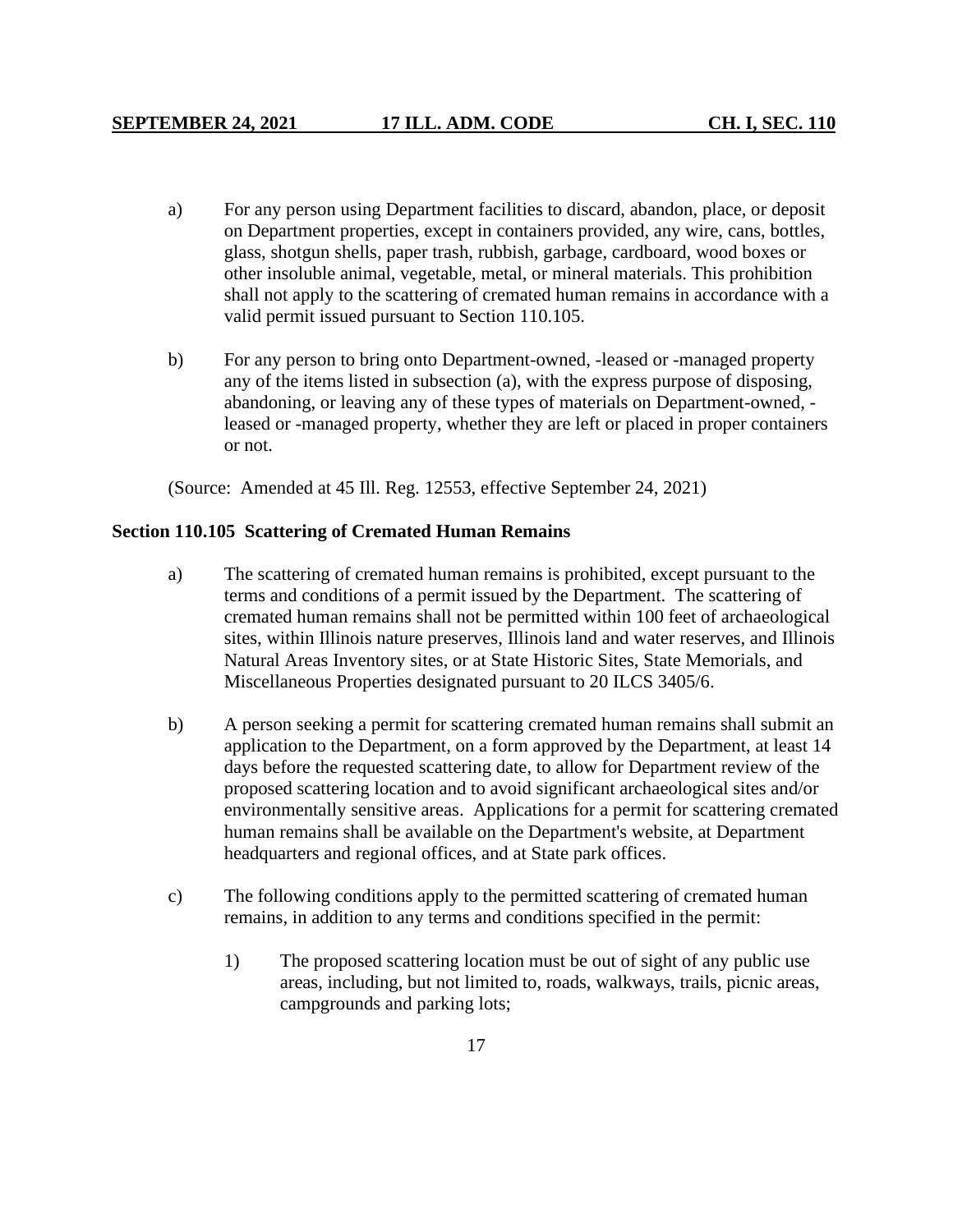- 2) The proposed scattering location must be at least 200 feet from any lake, stream, watercourse or creek bed (running or dry);
- 3) Persons conducting the scattering of cremated human remains shall have a copy of the permit in their possession at all times during scattering activities;
- 4) Scattering of cremated human remains shall be conducted so as not to disturb other park users;
- 5) Ashes from cremated human remains must be spread over an area large enough to avoid leaving an identifiable accumulation or remains. The cremation identification disc must not be dispensed or left on site during or after scattering activity;
- 6) No container, urn, cross, symbol or memorial markers of any kind may be left on Department-owned, -leased or -managed property. The placement or planting of real or artificial flowers and/or memorial trees is also prohibited; and
- 7) Nothing in the permit shall relieve persons conducting the scattering of cremated human remains from the obligation to comply with any and all other applicable laws and regulations affecting the disposal of human remains and the use of Department-owned, -leased or -managed property.
- d) Violation of the terms and conditions of a permit issued in accordance with this Section is prohibited and may result in the suspension or revocation of the permit in addition to any other applicable penalty.

(Source: Added at 45 Ill. Reg. 12553, effective September 24, 2021)

## **Section 110.110 Prohibited Fishing Areas** – **Cleaning of Fish**

It shall be unlawful for any person to take fish from the waters of any Department-owned, leased or –managed property or facilities contrary to the rules and regulations of the Department at 17 Ill. Adm. Code 810, and further, any fish or parts of fish remaining from cleaning must be placed in a proper refuse container with a tight-fitting lid or removed from the area upon leaving.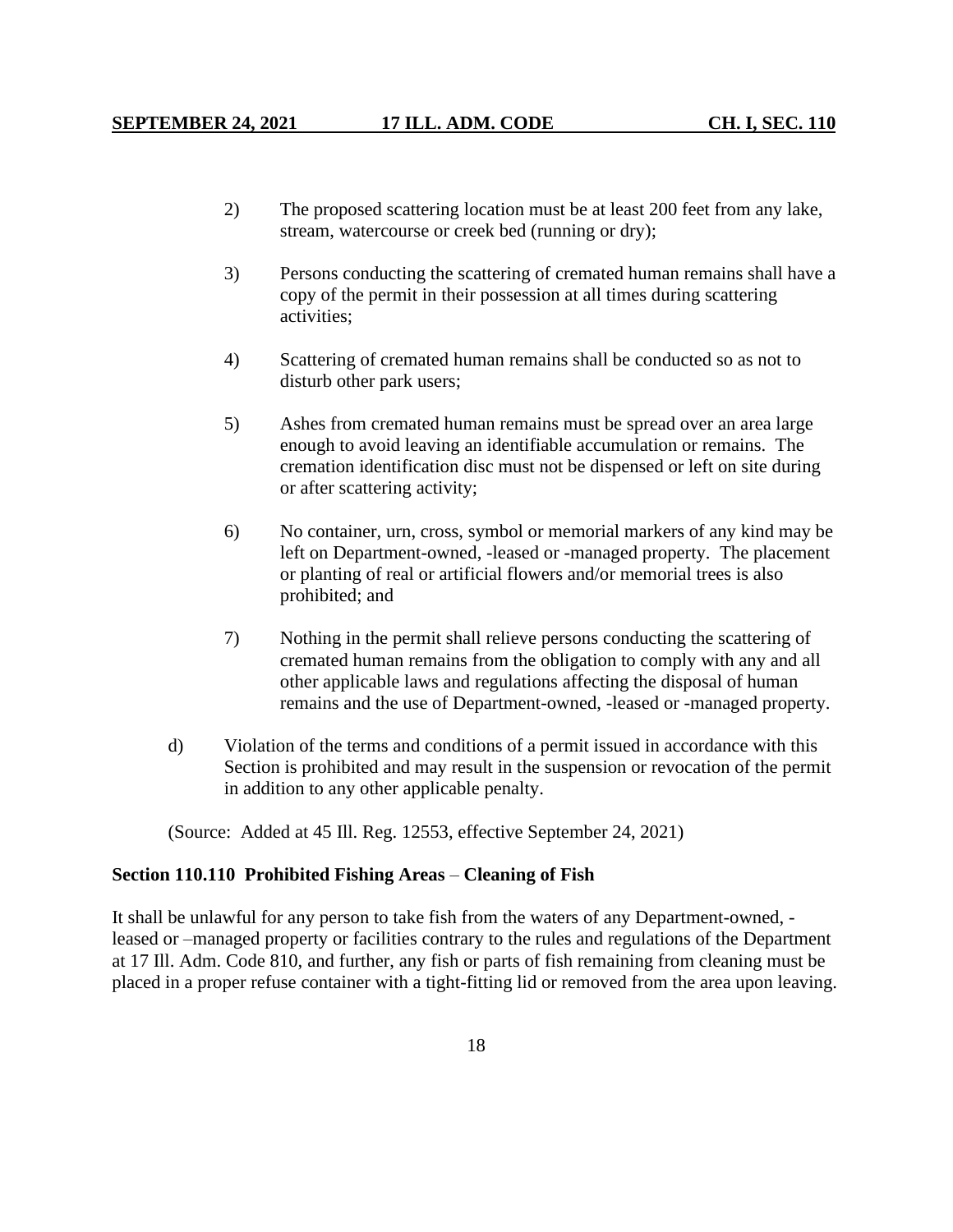(Source: Amended at 45 Ill. Reg. 12553, effective September 24, 2021)

# **Section 110.120 Restricted Areas**

It shall be unlawful, on Department-owned, -leased or –managed property or facilities:

- a) For any person not authorized by the Department to enter or remain in any area or on any trail when that area or trail has, in whole or in part, been temporarily closed to use by visitors. Such closure shall be posted at the area or trail. Site Superintendents and Law Enforcement Officers of the Department, as well as other peace officers, are authorized to prohibit the use of closed areas, and it shall be unlawful for any person to disobey the rules and regulations posted relative to the closed area or the instruction/direction of authorized personnel.
- b) For any person to enter or remain on any portion of a dedicated nature preserve area where posted rules and regulations prohibit entry to protect the natural fauna or flora within the area.
- c) For any person to operate a non-handheld metal or mineral detection device. Persons must obtain a permit from the Department through the Chief of Lands, in advance, indicating the location where handheld devices will be used. Further, only a small pen knife, icepick or screwdriver shall be used by the permittee to recover any find in the area designated. After completing detection activity, the permittee must return the work area to its original state. No shovels, picks or entrenching devices of any size shall be used.
- d) For any person to collect firewood or operate a chain saw in any area that has been closed or posted to prohibit that use. Department Site Superintendents shall prohibit such use in any area that does not allow the collecting of firewood, or has experienced illegal cutting of timber.
- e) For any person to use electronic or electrical speakers or sound amplification system that emits sound into the use area of others at a volume that is disturbing or annoying to a reasonable person, except as authorized by Department permit. The decision to grant or deny a permit will be based upon the reason for the request and the time, date and type of activity, balanced against public enjoyment of the park.

(Source: Amended at 45 Ill. Reg. 12553, effective September 24, 2021)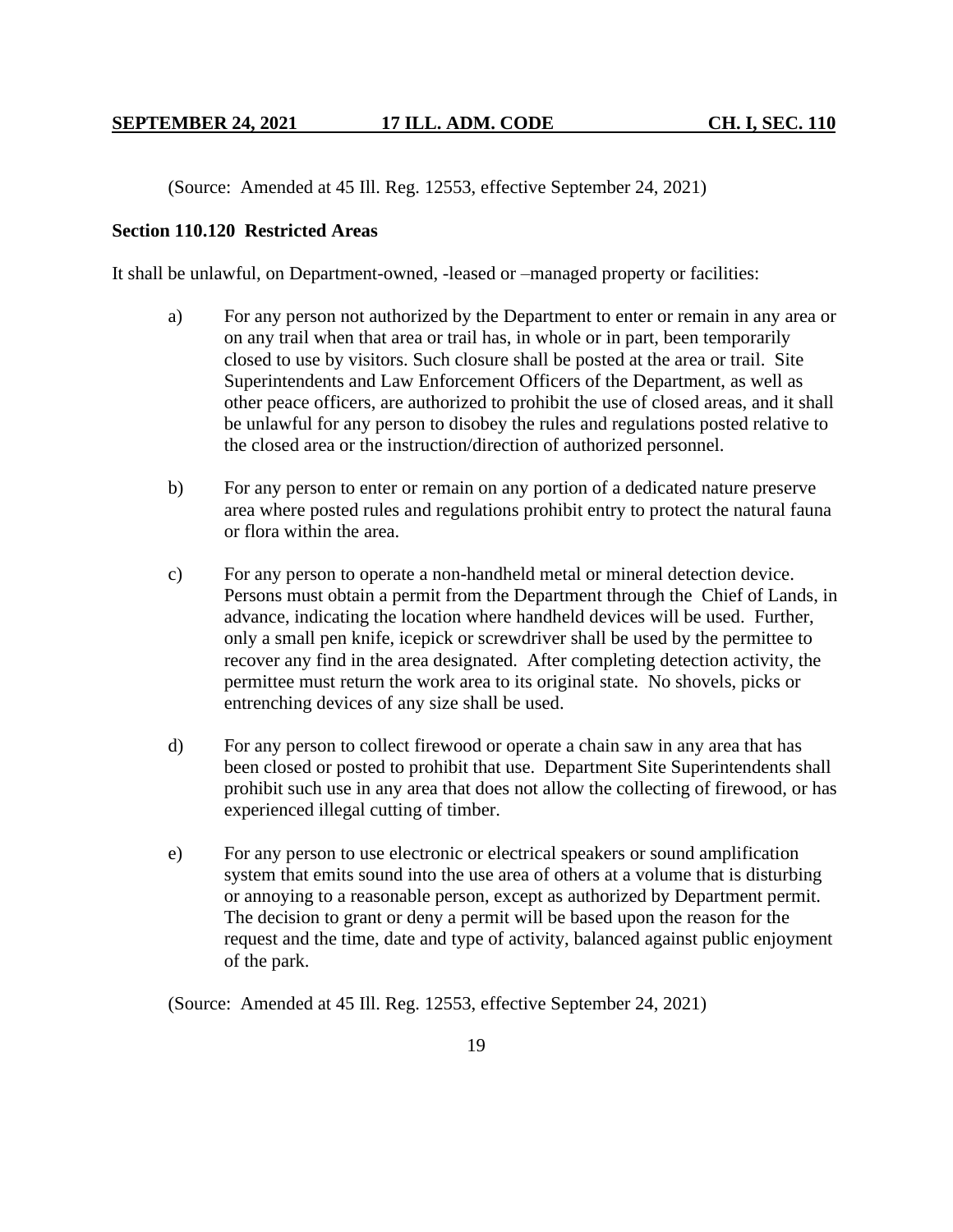#### **Section 110.140 Soliciting/Advertising/Renting/Selling**

- a) It shall be unlawful for any person to place signs or distribute advertising of any type on Department-owned, -leased or -managed property or facilities except as provided in subsection (b).
- b) It shall be unlawful for any person to make or solicit sales or rentals of any kind or place signs or advertisements of any kind on Department –owned, -leased or managed property or facilities without first obtaining written permission from the Director, the Director's designee or a Department permit to sell in accordance with Section 110.4(d), a lease and/or license in writing in accordance with 17 Ill. Adm. Code 150 or in the case of lands managed by the Department without first obtaining a permit, lease, and/or license from the owner of the property and the Department.
- c) The Department shall only approve commercial signs, displays or advertisements that comply with the following guidelines (except as provided by contract with Department concessionaires):
	- 1) all advertisements will be limited to an area designated by the site;
	- 2) maximum size of advertisement will be 8½" X 12";
	- 3) advertisements shall not be posted for more than 30 consecutive days;
	- 4) vendor will be limited to one advertisement during the 30-day period. Posting will be on a first-come first-served basis; and
	- 5) advertisement cannot espouse any illegal act.
- d) Approval of advertising or displays on Department –owned, -leased or -managed property or facilities does not constitute endorsement of the advertised product, service, event or organization.
- e) Signs, placards, banners, displays or any other form of advertisement related to a demonstration or protest are regulated by permit in accordance with Section 110.95 of this Part.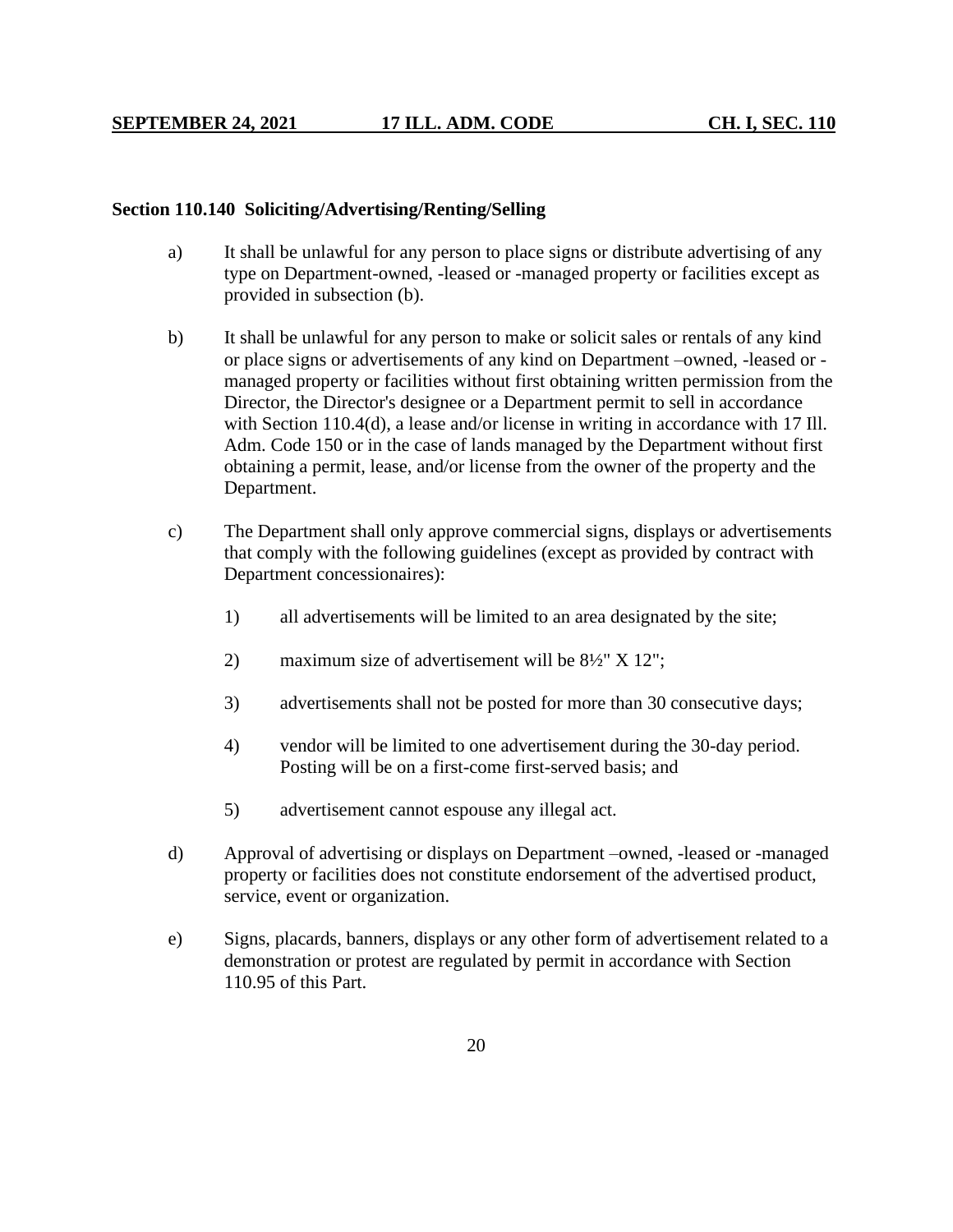(Source: Amended at 45 Ill. Reg. 12553, effective September 24, 2021)

## **Section 110.150 Swimming/Wading/Diving**

It shall be unlawful for any person to swim, wade or bodily enter into the water at any Department-owned, -leased or –managed property. The exceptions to this rule include only the following:

- a) areas designated by posting as allowing swimming. Where lifeguards are not posted, no person under 17 years of age may swim or be on the beach without supervision of a parent, guardian, or responsible adult (18 years of age or older) present. Designated swimming beaches shall conform to all rules and regulations of the Illinois Department of Public Health regarding public swimming beaches (77 Ill. Adm. Code 820.360);
- b) areas where a Department employed lifeguard is on duty;
- c) areas posted for other uses such as waterfowl hunting, water skiing, wade fishing or riding personal watercraft or inflatable devices; or
- d) areas authorized for scuba diving. Scuba divers must have in their possession valid diving permits issued by the Site Superintendent. Permits are issued to keep track of name and location of divers, to ensure that divers are certified by a nationally recognized scuba certifying organization and to minimize user conflicts at sites.

(Source: Amended at 45 Ill. Reg. 12553, effective September 24, 2021)

# **Section 110.160 Vehicles** – **Operation on Roadway** – **Speed** – **Parking** – **Weight Limit**

It shall be unlawful, on Department-owned, -leased or -managed property:

a) For any person to operate any motor vehicle other than on roadways or trails designated for that activity, except that Site Superintendents shall, if it is to the Department's benefit, grant written permission to individuals or contractors to operate vehicles on areas other than roadways specifically posted as trafficways. These exceptions include, but are not limited to, access by lessees to leased property or adjacent private property; access by contractors to the contract work sites; and access by volunteers to project or program areas that assist the site.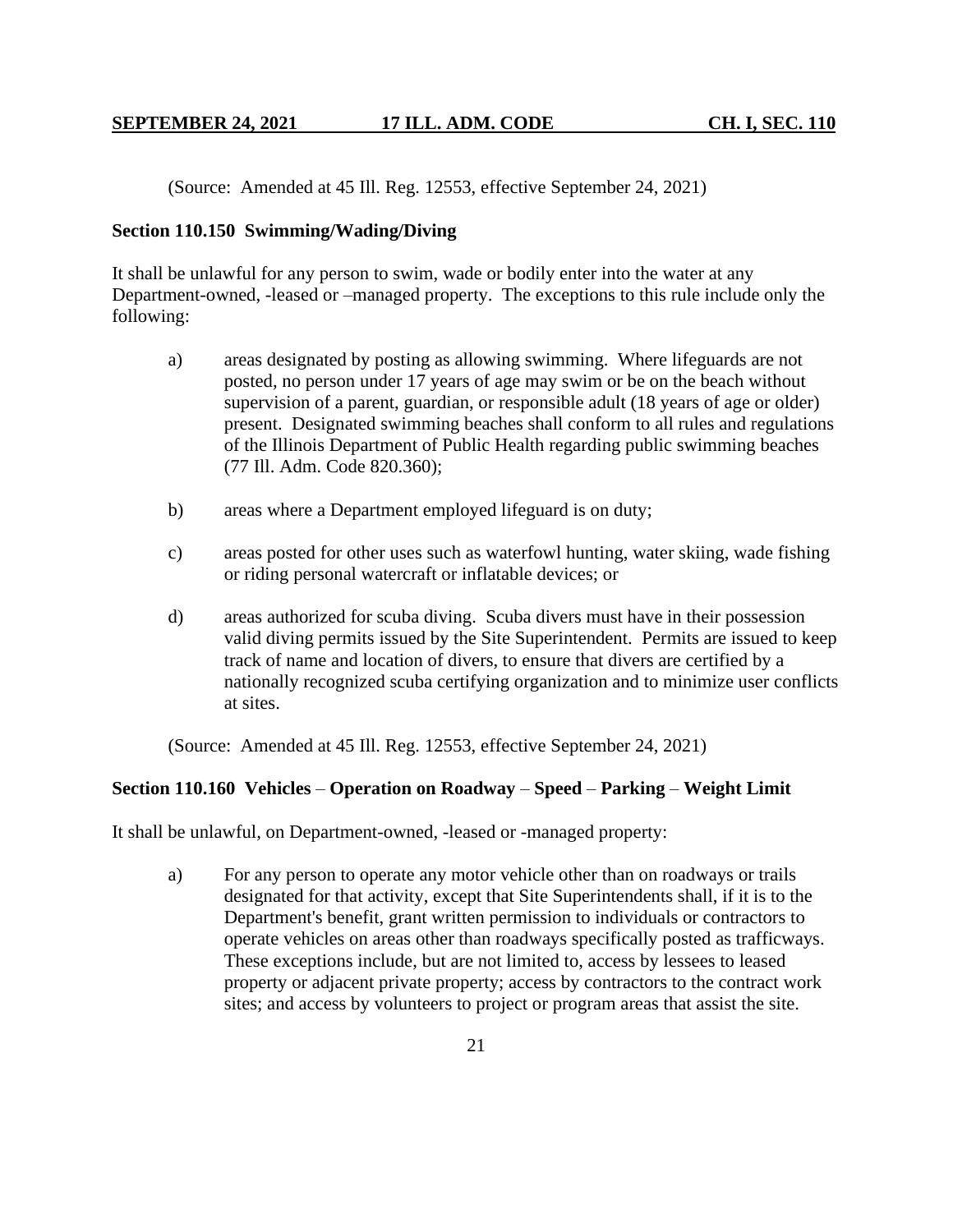- 1) For any person to operate a snowmobile in any area other than on posted trails, except that Site Superintendents shall, if it is to the Department's benefit, grant written permission to individuals to operate snowmobiles on other than posted trails. These exceptions include, but are not limited to, access by lessees to leased property or adjacent private property; access by contractors to the contract work sites; and access by volunteers to project or program areas that assist the site.
- 2) For any person to operate any motor driven bicycle (as defined by Section 1-145.001 of the Illinois Vehicle Code), mini-bike, moped (as defined by Section 1-148.2 of the Illinois Vehicle Code [625 ILCS 5]),motorcycle or off-road vehicle unless it is on a roadway designated for vehicular use or on a designated area established by the Department for off-road vehicular use, except that Site Superintendents shall, if it is to the Department's benefit, grant written permission to individuals to operate these vehicles on areas other than those designated for off-road vehicular use. These exceptions include, but are not limited to, access by lessees to leased property or adjacent private property; access by contractors to the contract work sites; and access by volunteers to project or program areas that assist the site.
- b) For any person to operate, or cause to be operated, any motor vehicle (as defined by Section 1-146 of the Illinois Vehicle Code [625 ILCS 5]) upon any road, path, or drive in any manner that is greater than 20 M.P.H. unless otherwise posted.
- c) For any person to operate, or cause to be operated, any motor vehicle (as defined by Section 1-146 of the Illinois Vehicle Code [625 ILCS 5]) upon any parking area in any manner that is greater than 10 M.P.H. unless otherwise posted.
- d) For any person to operate, or cause to be operated, any motor vehicle (as defined by Section 1-146 of the Illinois Vehicle Code [625 ILCS 5]) upon any road, path, parking area or drive at a speed which is greater than is responsible and proper with regard to traffic conditions and the use of the road, path, parking area, or drive, or endangers the safety of any person or property. The fact that the speed of a vehicle does not exceed the applicable maximum speed limit does not relieve the driver from the duty to decrease speed when approaching and crossing an intersection, approaching and going around a curve, when approaching a hill crest, when traveling upon any narrow or winding roadway, or when special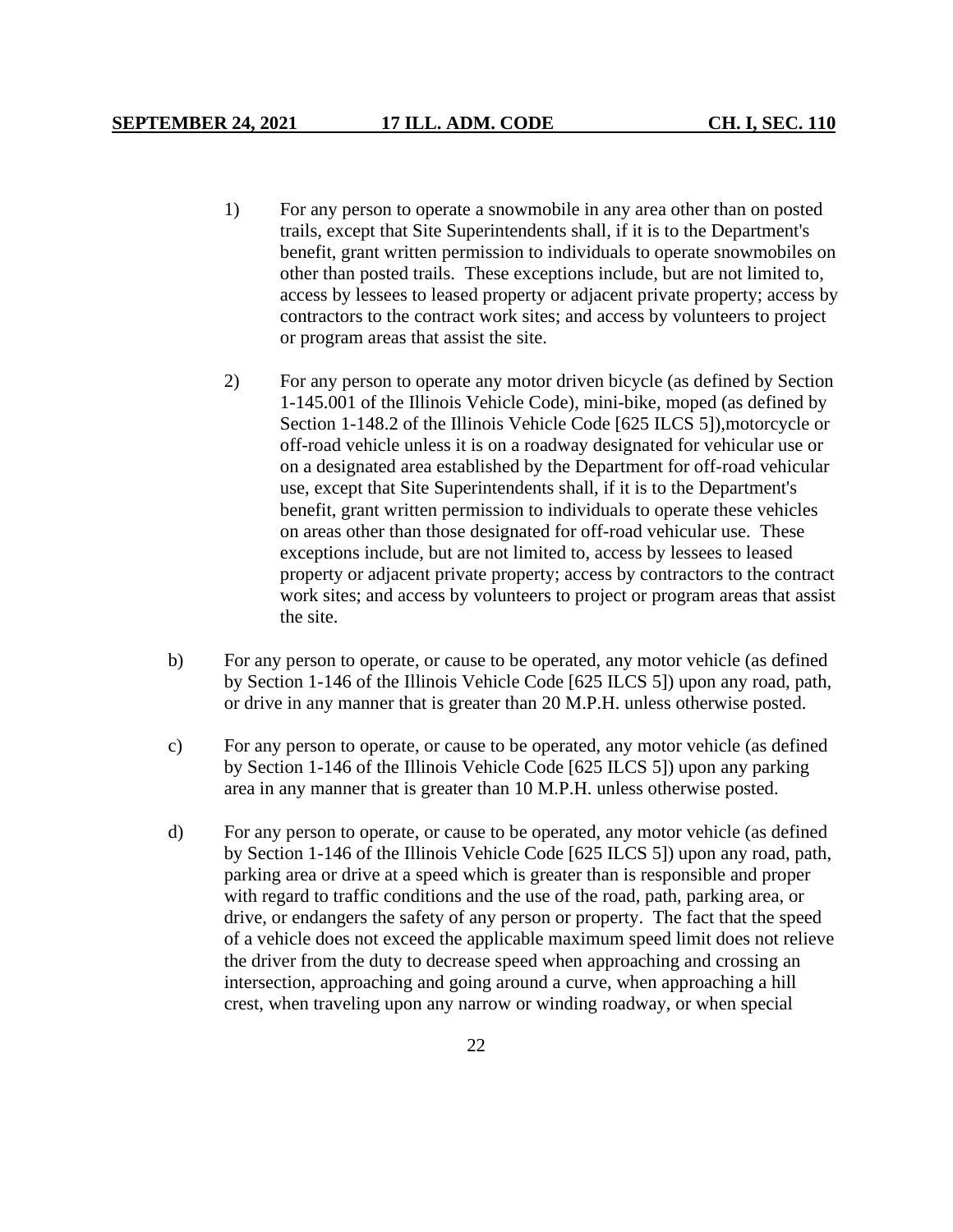hazard exists with respect to pedestrians or other traffic or by reason of weather or highway conditions. Speed must be decreased as may be necessary to avoid colliding with any person or vehicle on or entering the road, path, parking area or drive in compliance with legal requirements and the duty of all persons to use due care.

- e) For any person to disobey a traffic control device.
- f) For any person to park a motor vehicle in any area that is not posted as a parking area, or to park a vehicle in any area for the purpose of repair, except those immediate repairs necessary to remove the vehicle from the area immediately.
- g) For any person to exceed a combined vehicle and content weight limit of 20,000 lbs. (10 ton) unless it is otherwise posted by sign on any Department roadway except that Site Superintendents shall, if it is to the Department's benefit, grant written permission to individuals or contractors to operate these vehicles on posted roadways. These exceptions include, but are not limited to, access by lessees utilizing farm equipment to get to leased property or adjacent private property; access by contractors to the contract work sites; access by vendors delivering materials.
- h) For any person to operate a snowmobile in any portion of a park or recreation area, where snowmobiles are allowed to operate, with less than four inches of snow cover.
- i) Except in cases of emergency, for any person to land or attempt to land any aircraft on Department-owned, -leased or -managed property without prior authorization for each landing or attempted landing from the Department.

(Source: Amended at 45 Ill. Reg. 12553, effective September 24, 2021)

#### **Section 110.165 Bicycles** – **Operation on Roadway** – **Designated Trails**

It shall be unlawful for any person to ride a bicycle or low-speed electric bicycle as defined by Section 1-140.10 of the Illinois Vehicle Code [625 ILCS 5] on Department-owned, -leased or managed property or facilities:

a) except upon a roadway designated for vehicular use, parking lot, or posted bicycle trail or in a direction opposite of a posted one-way trail that bicycles or low-speed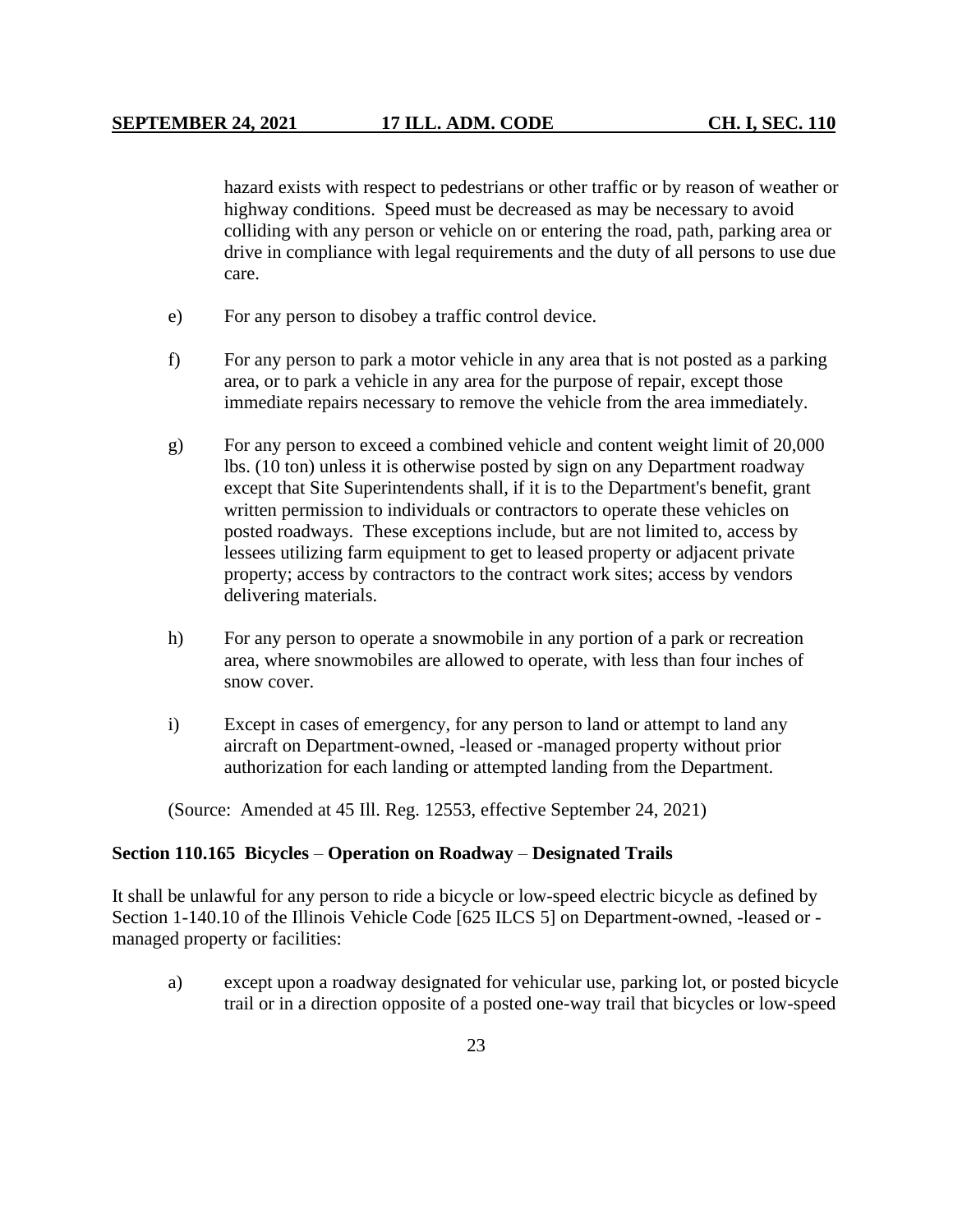electric bicycles are authorized to use. An authorized employee of the Department may close the trail for safety reasons or to prevent damage to the trail or natural resources.

- b) upon any road, path, bicycle trail, or drive in any manner that is greater than 20 M.P.H. unless otherwise posted.
- c) upon any parking area in any manner that is greater than 10 M.P.H. unless otherwise posted.
- d) upon any road, path, bicycle trail, parking area or drive and at a speed which is greater than is reasonable and proper with regard to traffic conditions and the use of the road, path, bicycle trail, parking area or drive, or endangers the safety or any person or property. The fact that the speed of a vehicle does not exceed the applicable maximum speed limit does not relieve the driver from the duty to decrease speed when approaching and crossing an intersection, approaching and going around a curve, when approaching a hill crest, when traveling upon any narrow or winding roadway, or when special hazard exists with respect to pedestrians or other traffic or by reason of weather, highway or trail conditions. Speed must be decreased as may be necessary to avoid colliding with any person or vehicle on or entering the road, path, bicycle trail, parking area, or drive in compliance with legal requirements and the duty of all persons to use due care.
- e) disobey a traffic control device.

(Source: Amended at 45 Ill. Reg. 12553, effective September 24, 2021)

#### **Section 110.170 Weapons and Firearms** – **Display and Use**

Unless otherwise allowed by statute, it shall be unlawful for any person, other than authorized peace officers, to display or use a weapon or firearm on Department-owned, -leased or -managed properties, except as authorized by the Department for hunting (see 17 Ill. Adm. Code 510, 530, 550, 570, 590, 650, 660, 670, 680, 690, 710, 715, 720, 730, and 740), at field trials (see 17 Ill. Adm. Code 910), or at target or special event areas. This includes, but not is not limited to, any firearm including shotgun, rifle, pistol, revolver, air or BB gun, and sling shot, bow and arrow, switchblade knife with spring loaded blade, throwing knife, tomahawk or throwing axe, or martial arts devices.

(Source: Amended at 45 Ill. Reg. 12553, effective September 24, 2021)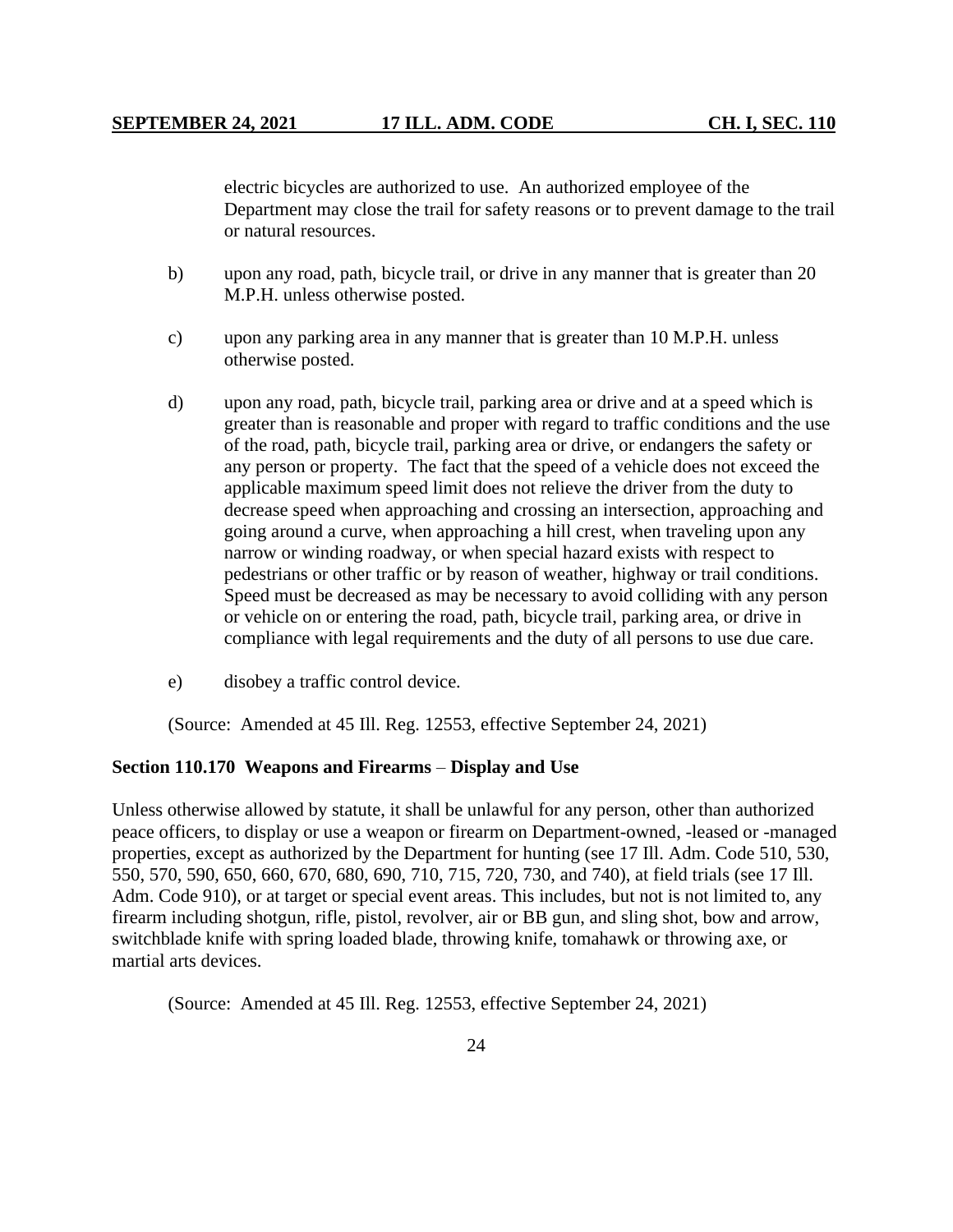## **Section 110.175 Nudity Prohibited**

It shall be unlawful for any person to sunbathe nude, or expose their genital area in a public place on Department owned or controlled property.

(Source: Amended at 24 Ill. Reg. 12556, effective August 7, 2000)

# **Section 110.180 Violation of Rule**

- a) Any person who violates any provision of this Part or Illinois law shall be subject to arrest and/or removal from the premises where the violation occurred.
- b) Anyone who is arrested, removed from Department lands, or cited for a violation of this Part and who has paid an activity fee or a permit fee shall not receive a refund of such fee.

(Source: Amended at 45 Ill. Reg. 12553, effective September 24, 2021)

## **Section 110.185 Emergency Modification of Site Rules**

In the event of a national or State emergency, declared as such by the federal or State government, that directly or indirectly affects the operations or programs at State parks or other properties of the Department, including leased properties, any site specific administrative regulations affected by the emergency situation may be modified by posting the modification at the site and by issuance of a public announcement. The modification shall not extend beyond the period of the declared emergency or disaster, unless adopted through amendment of Department rules under the Illinois Administrative Code. Rescission of the modification shall be posted at the site and publicly announced.

(Source: Amended at 45 Ill. Reg. 12553, effective September 24, 2021)

## **Section 110.190 Approval of Friends Groups for Department Sites**

a) The Department's Friends Group Program consists of Department approved groups that are dedicated to enhancing, preserving and protecting Department-owned, -leased or -managed sites, including, but not limited to, providing interpretive and educational activities. Groups that participate in the Program volunteer on a regular basis for approved projects and activities to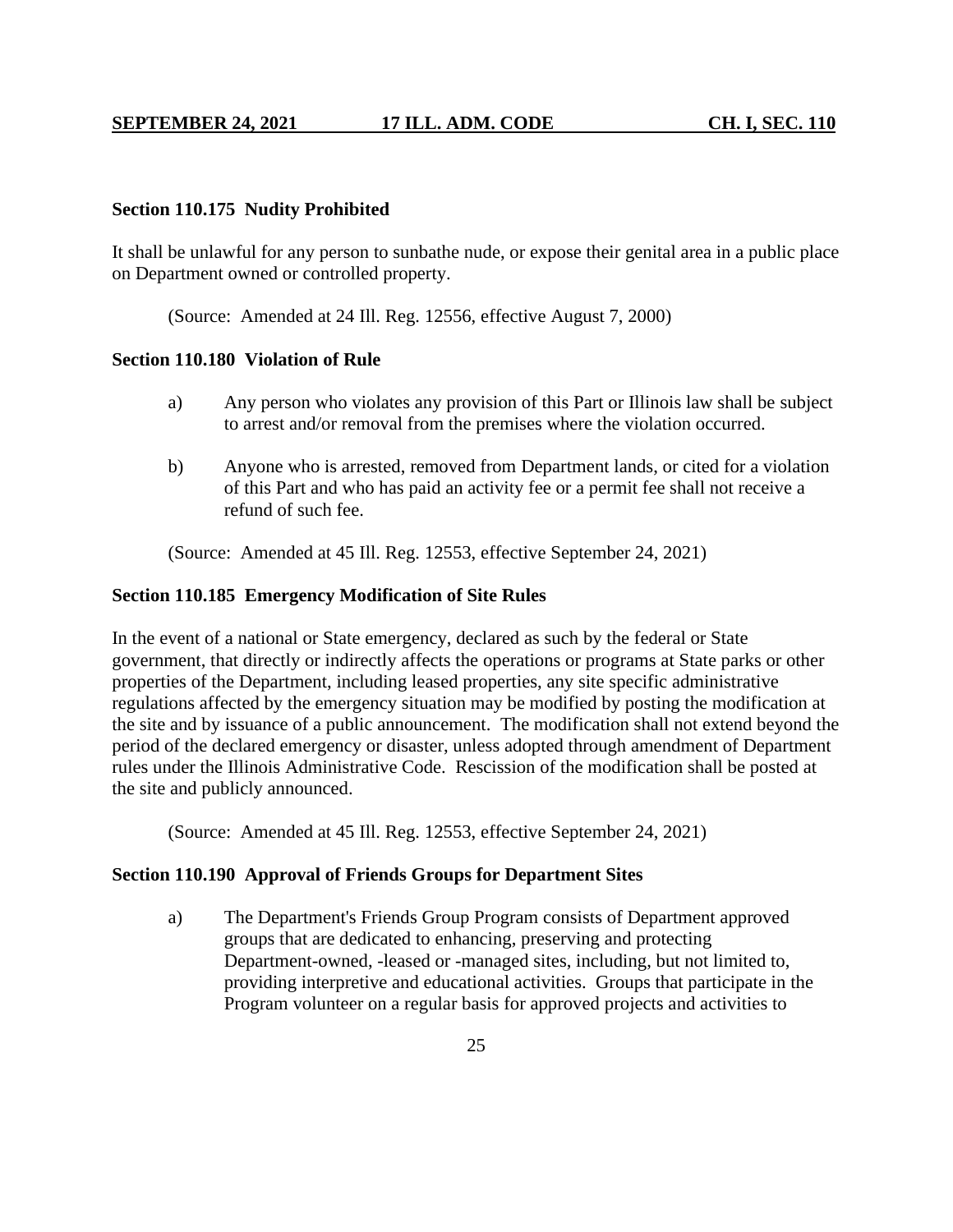promote, support, rehabilitate, repair and further develop Department-owned, leased or -managed sites. Groups may also sponsor activities and outdoor recreation at the site and are exempt from activity permit, permit to sell, and facility usage fees. A Friends Group shall reinvest in, or return to, the site all profits made from:

- 1) fundraisers;
- 2) recreational events;
- 3) educational events;
- 4) the sale of all items, including, but not limited to, souvenirs and other gifts; and
- 5) monetary donations.
- b) Application Process for becoming a Department Friends Group. A group seeking recognition as a Friends Group shall submit to the Department:
	- 1) a letter of intent to organize an official Department Friends Group;
	- 2) the organization's mission statement;
	- 3) the organization's bylaws;
	- 4) documentation of good standing as a not-for-profit corporation under the General Not-For-Profit Corporation Act of 1986 [805 ILCS 105]; and
	- 5) documentation that the organization is a  $501(c)(3)$  entity under federal tax law.
- c) Approval Criteria. Upon receipt of a complete application packet as described in subsection (b), the Department shall consider the following when making a determination to approve or deny a Friends Group request:
	- 1) current needs of the site;
	- 2) the organization's experience and past accomplishments;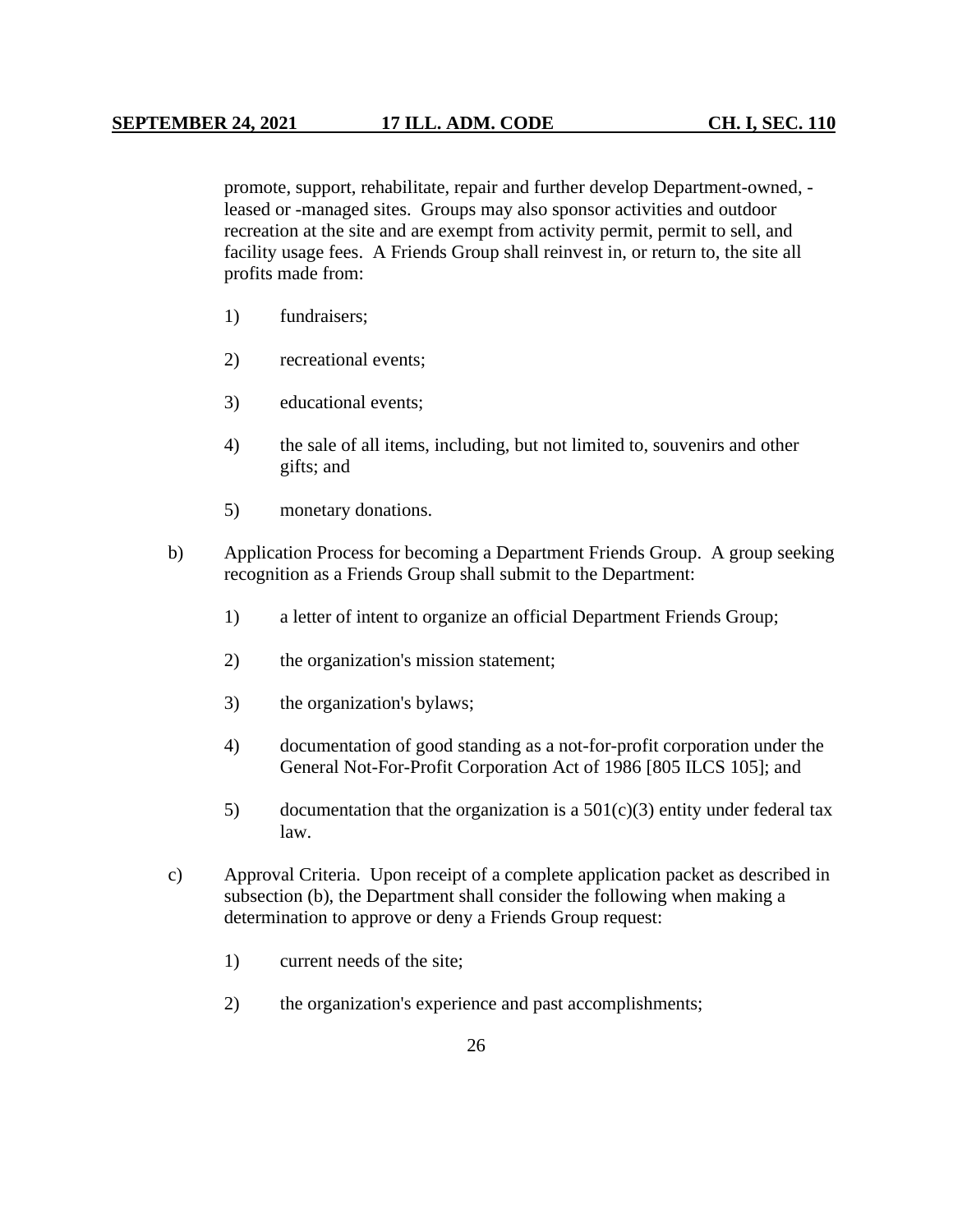- 3) size of the organization; and
- 4) the organization's intent and ability to enhance, preserve and protect Department-owned, -leased or -managed sites, including, but not limited to providing interpretive and educational activities.
- d) The Department reserves the right to approve or deny Friends Group applications based on the criteria listed in subsection (c).
- e) Upon approval, the Department will provide the organization with a Memorandum of Understanding for execution. Violation of the Memorandum of Understanding by the approved Friends Group may result in loss of Friend's Group status and privileges.

(Source: Added at 45 Ill. Reg. 12553, effective September 24, 2021)

#### SUBPART B: ADOPT-A-TRAIL

#### **Section 110.200 Purpose**

The purpose of the Adopt-a-Trail program is to promote public involvement in and increased public appreciation of the many trails throughout the State of Illinois by allowing volunteer groups to assist in maintaining and enhancing trails on State-owned land.

(Source: Added at 43 Ill. Reg. 1624, effective January 17, 2019)

# **Section 110.210 Definitions**

"Accessibility projects" – means projects that provide improved access to trails or trail amenities for all trail users, but especially for trail users with disabilities.

"Adopt-a-Trail Agreement" – means a legally binding document on and between a volunteer group and the Department in which the volunteer project is fully described and the parties' individual responsibilities as related to the volunteer project are defined.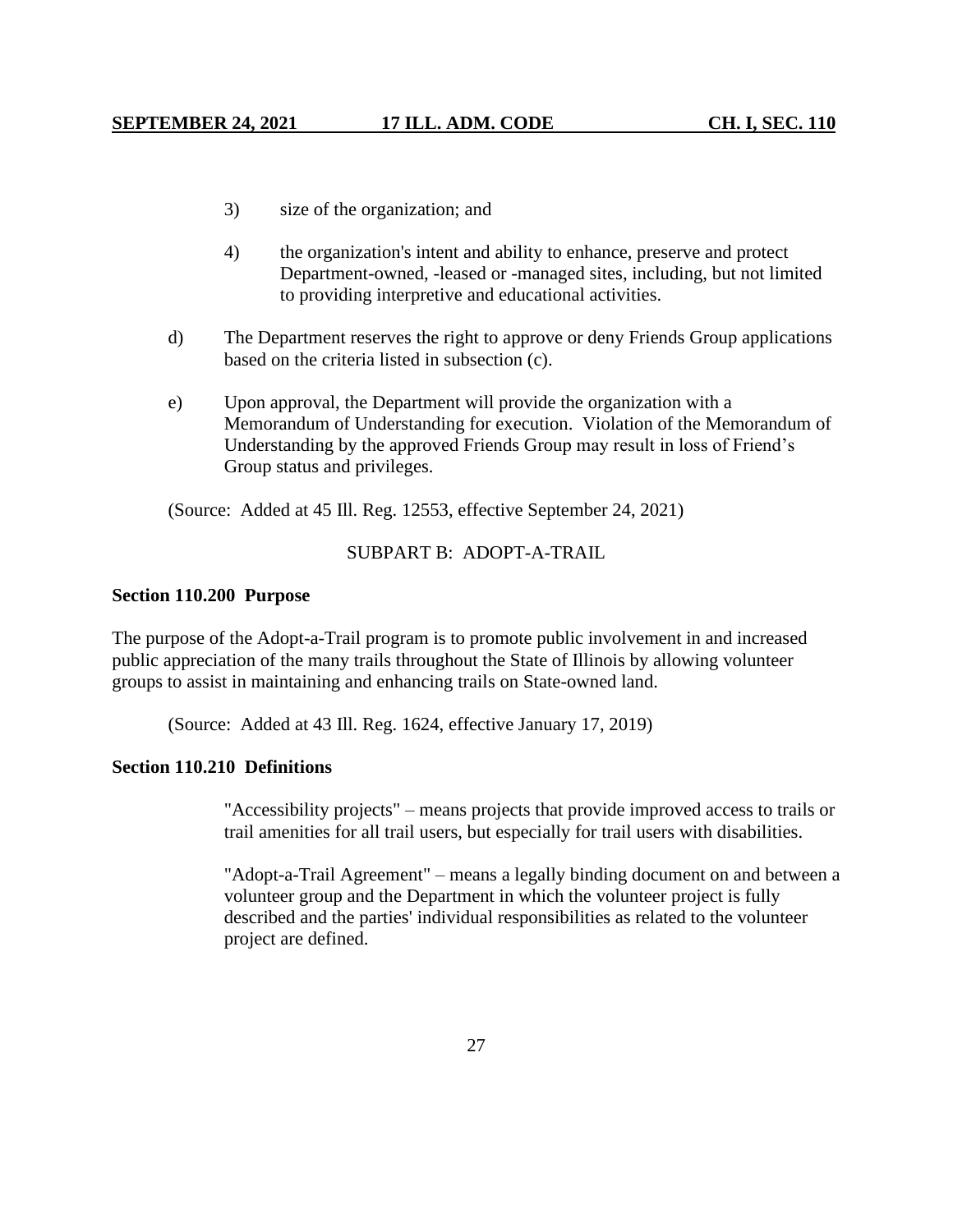"Adopt-a-Trail Program" or "Program" – means the program created by Section 805-45 of the Department of Natural Resources (Conservation) Law [20 ILCS 805/805-45].

"Application" – means a request, submitted on a form provided by the Department, by a volunteer group proposing to engage in a volunteer activity on a trail or a segment of a trail.

"Authorized representative" – means an individual who has been approved to act on behalf of the Department.

"Department" – means the Illinois Department of Natural Resources.

"Eligible member" – means an individual who has complied with all existing Department procedures, as well as any other federal, State or local requirements, to participate as a volunteer of the Department.

"Law" – means the Department of Natural Resources (Conservation) Law [20 ILCS 805].

"Public information and assistance" – means projects that are associated with events in which volunteers may provide information and assistance during the event.

"Responsible party" – means an individual who will coordinate an approved volunteer group, and ensure compliance with the submitted project proposal, Section 805-45 of the Law and this Part while that group is engaged in Adopt-a-Trail activities on Department land.

"Special events" – means a function or occasion held on an adopted trail, trail segment or trail system in association with a specific purpose for attendance or participation.

"Spring cleanups" – means projects that assist in the removal of natural debris and plant materials that may have accumulated over the period of closure.

"Trail" – means a named trail, or segment of a named trail, agreed upon and approved by the Department.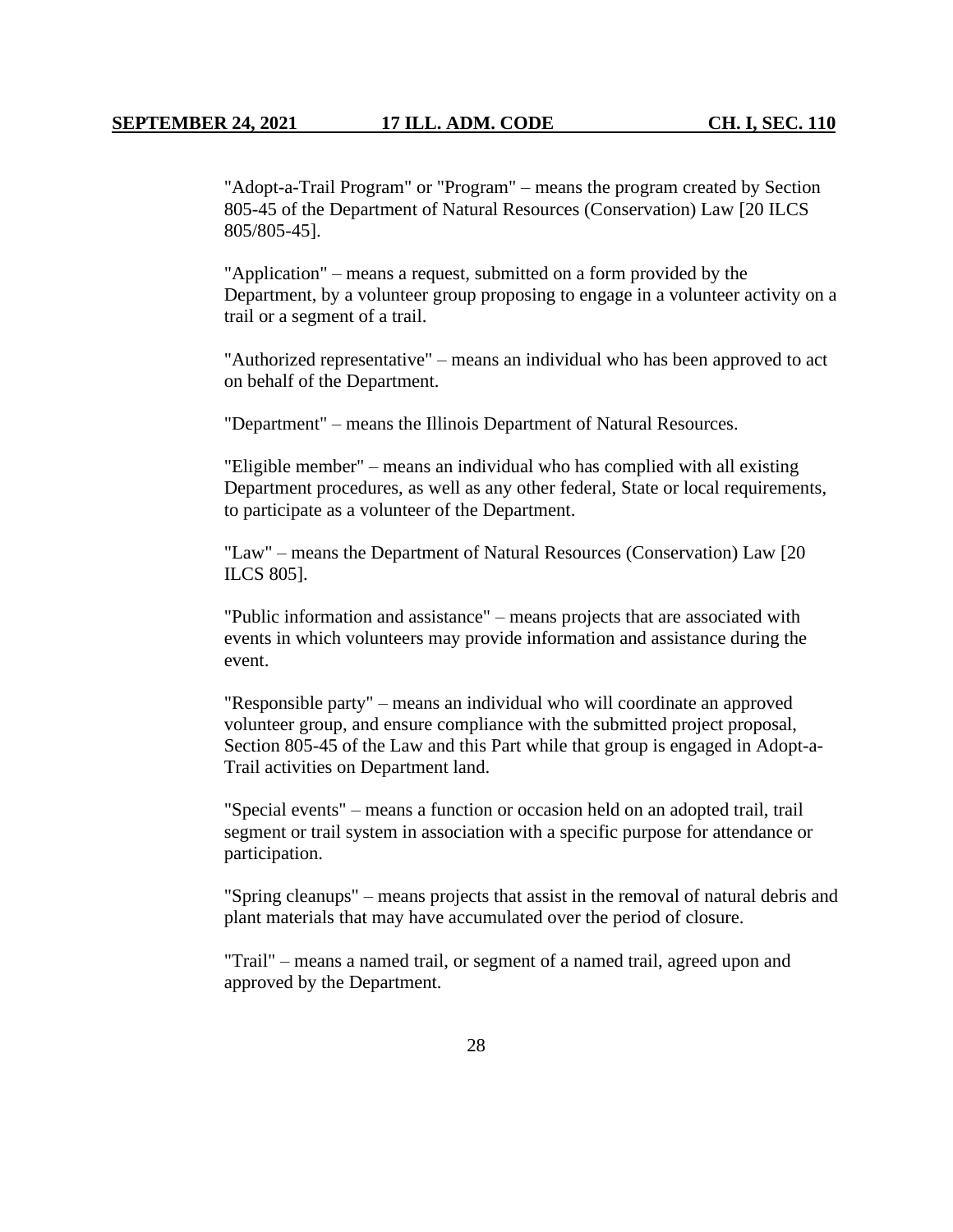"Trail maintenance, enhancement or realignment" – means projects that focus on general maintenance and removal of trash and natural debris. Enhancement means projects that focus on Department approved alterations that enhance and improve the trail and trail user experience.

"Training" – means projects that educate volunteers on the Adopt-a-Trail program or elements associated with projects.

"Volunteer group" – means a group of individuals approved by the Department that consists of at least 6 eligible members who are 18 years of age or older, or a school or scout group that will be supervised by someone 18 or older, who offer to perform services or undertakings approved by the Department through an Adopt-a-Trail project.

(Source: Added at 43 Ill. Reg. 1624, effective January 17, 2019)

#### **Section 110.215 Registration**

- a) Volunteer groups must register with the Department to participate in the program.
- b) Individual members must also register with the Department to participate in the program.
- c) No unregistered persons will be permitted to take part in any Adopt-a-Trail activities.
- d) Members, whether a group or an individual, shall be responsible for updating any changes in their personal information.

(Source: Added at 43 Ill. Reg. 1624, effective January 17, 2019)

#### **Section 110.220 Application**

Volunteer groups that wish to participate in the Adopt-a-Trail program are required to submit an Adopt-a-Trail application pursuant to Section 110.235. All applications are subject to review, amendment and acceptance by the Department.

(Source: Added at 43 Ill. Reg. 1624, effective January 17, 2019)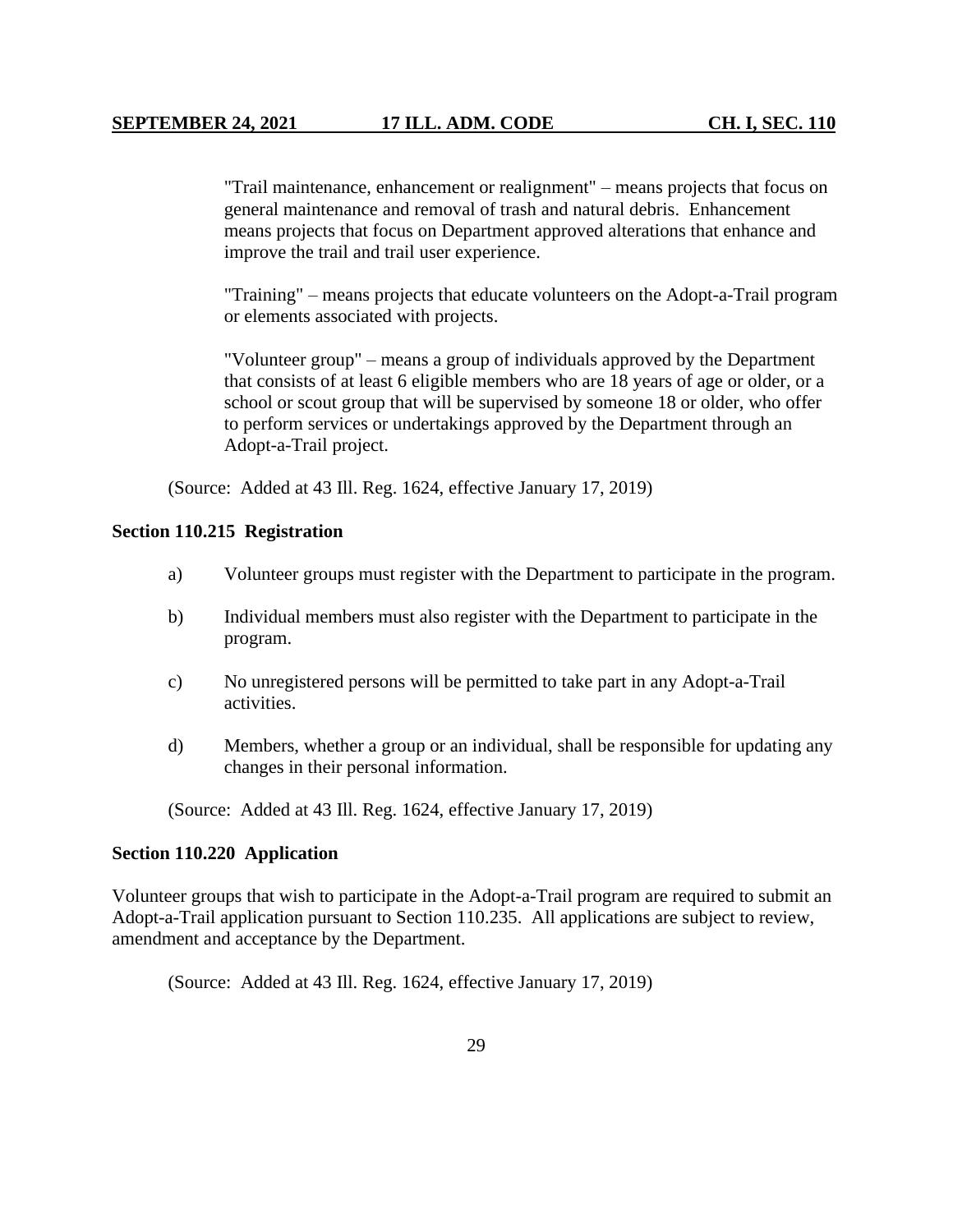## **Section 110.225 Agreements**

- a) After the Department accepts a volunteer group's application, the Department will provide that group with an Adopt-a-Trail Agreement to review, sign and return to the Department's authorized representative. The Department may unilaterally suspend or terminate an Agreement at any time for any reason.
- b) Adopt-a-Trail Agreements shall involve:
	- 1) a two-year term of work, that involves at least 200 hours of service;
	- 2) a group of at least 6 eligible members.

(Source: Added at 43 Ill. Reg. 1624, effective January 17, 2019)

# **Section 110.230 Type of Work Permitted**

- a) Any Adopt-a-Trail Agreement may propose certain volunteer activities to be performed solely by registered volunteers at their own risk. Adopt-a-Trail volunteer activities may include any of the following:
	- 1) Spring cleanups;
	- 2) Accessibility projects;
	- 3) Trail maintenance, enhancement or realignment;
	- 4) Public information and assistance; or
	- 5 Training.
- b) *Volunteer activities shall not include work historically performed by* Department *employees, including* activities *that result in a reduction of hours or compensation or that may be performed by a* Department *employee on layoff, nor shall volunteer activities be inconsistent with the terms of a collective bargaining agreement.* [20 ILCS 805-45]
- c) The Department may approve other proposed volunteer activities on a case-bycase basis.